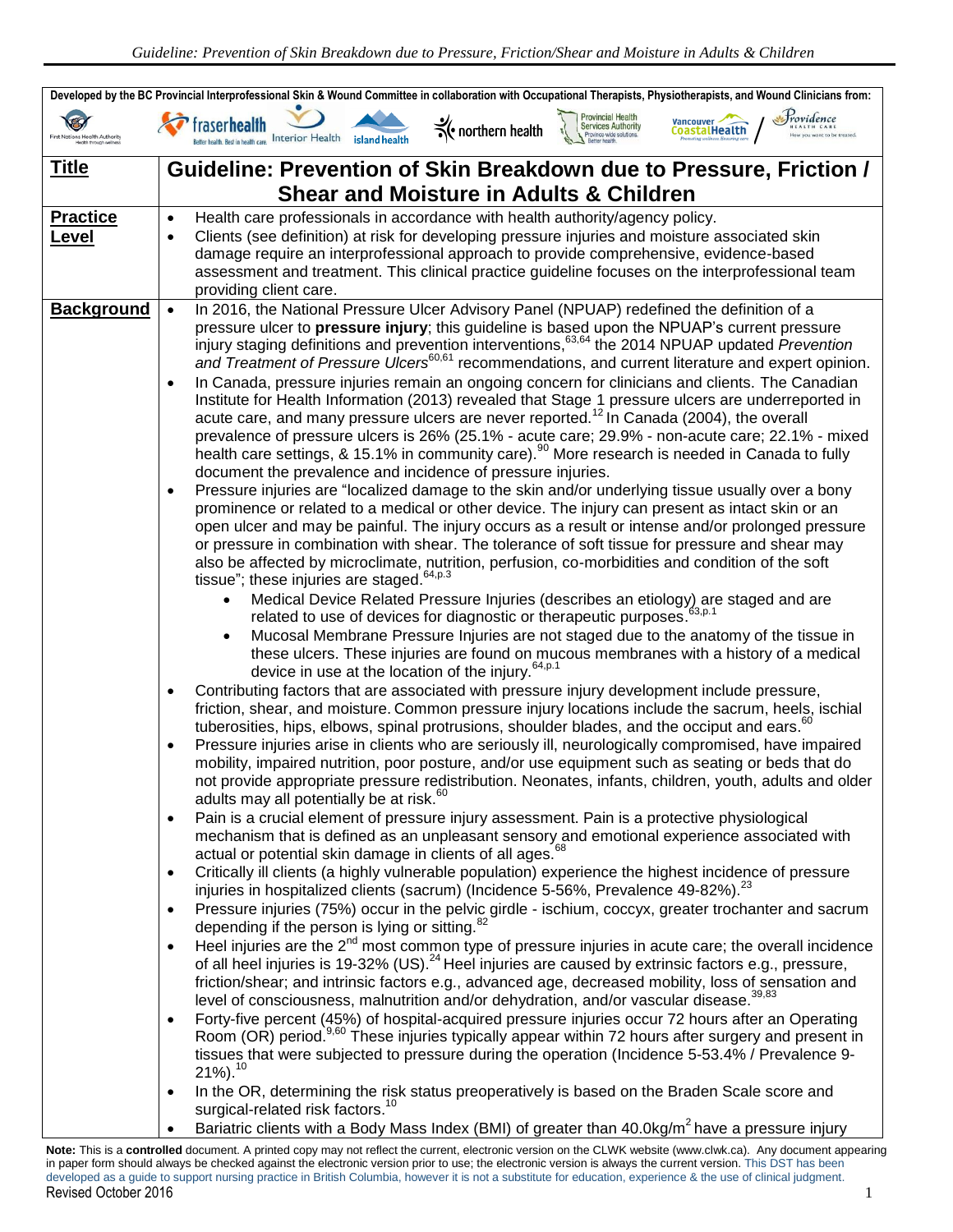- prevalence of 26%; this is complicated by panniculus, large and/or deep skin folds that are at risk for maceration, inflammation, and tissue/skin necrosis.<sup>13,30,38</sup>
- Pediatric intensive care unit (PICU) pressure injury prevalence rate is approximately 27%, and in neonatal intensive care units (NICU) is 23%. $^{4}$
- Children with medical devices are at increased risk for pressure injuries, especially those undergoing endotracheal intubation, tracheostomy, continuous positive airway pressure (CPAP) or nasal direction positive airway pressure (DPAP), or mechanical ventilation.<sup>61</sup>
- For clients receiving palliative care/end-of-life care, preventative and treatment interventions must be in accordance with the client's wishes and with consideration to overall quality of life. The goal of palliative skin/wound care is to prevent/minimize the development of a pressure injury, without the overt intent of healing any injury that may develop.<sup>60</sup> Kennedy Terminal Ulcer(s) may occur.<sup>800</sup>
- In some cases unavoidable pressure injuries occur. $9$  Unavoidable pressure injuries may occur even though the clinicians (health authority/agency) has evaluated the client's clinical condition and pressure injury risk factors; defined and implemented interventions consistent with individualized goals and treatment/prevention strategies; and consistently reassessed client's needs. Potential contributing factors to unavoidable pressure injuries include: mobility/activity limitations; perfusion/hemodynamic instability; critical illness; skin and tissue failure; and/or malnourishment e.g., in clients receiving supportive palliative care /end-of-life care.
- Skin damage from incontinence associated dermatitis (IAD) places clients at greater risk for developing sacral/coccyx pressure injuries. IAD is skin damage associated with exposure to urine, feces, or both, as a change in pH occurs.<sup>28,93</sup> In a recent study, 43% of acute care patients  $(n=791)$  had IAD.<sup>27</sup>
- The client's level of risk for developing pressure injuries is determined using a combination of assessment data, clinical judgement and a reliable and valid risk assessment tool such as:
	- Braden Scale (ages 6 and up),
	- Braden Q Scale: Modified (age 1-5 years),
	- Braden Q Scale: Neonatal/Infant (less than 1 year).<sup>17,60</sup>
- In the Province of British Columbia (BC) consensus was reached to use the Braden Q Scale for all clients, birth to 17 years. This simplifies the available risk assessment tools in pediatric settings.
- Preventive management encompasses the modification or elimination of risk factors that predispose clients to skin breakdown, in addition to addressing pressure, shearing force, moisture, and friction. Although it may not be possible to prevent all skin breakdown, most can be avoided through evidence-based preventive interventions.<sup>60</sup>
- In all settings, research shows that pressure injuries occur most often in clients at risk soon after admission, therefore completing and communicating the results of the initial comprehensive risk assessment on admission is necessary.<sup>41,60,74</sup>
- Current literature provides direction for the utilization, as a starting point for care planning, of an every 2 hour turning/repositioning schedule to support the reduction of the incidence of pressure injuries. The turning schedule is to be adjusted to meet the client's multiple care needs. The literature further indicates that more research is needed to fully understand the optimal turning/repositioning schedules for all client populations, care settings, and contexts.2,7,9,18,23,32,33,36,41,43,44,47,65
- An every 2 hour (q2h) turning/repositioning schedule is to be used as the starting point for determining a client's individualized schedule. The turning/repositioning frequency (e.g., q2h, q3h, or q4h) is determined based upon documented clinical judgement of the client's:
	- clinical condition (*See Assessment #2 – detailed list of risk factors*),
	- Braden Risk subscale scores, primarily focused on sensory perception, moisture, activity, mobility, and friction/shear; Braden Q subscales also assess tissue perfusion and oxygenation,
	- head-to-toe skin assessment,
	- sleep cycles and patterns,
	- mattress, (e.g., standard hospital bed mattress versus a therapeutic support surface),  $^{7,18,47}$ and/or the
	- number of turning surfaces available, e.g., the presence of a pressure injury, incisional line, devices/splints.

Use the turning/repositioning of the client as an opportunity to provide additional care e.g., reassess skin, offer fluids, provide mouth care, manage incontinence, offer emotional reassurance, and assess overall condition. Small shifts in position can be used to relieve pressure between a full turn/repositioning.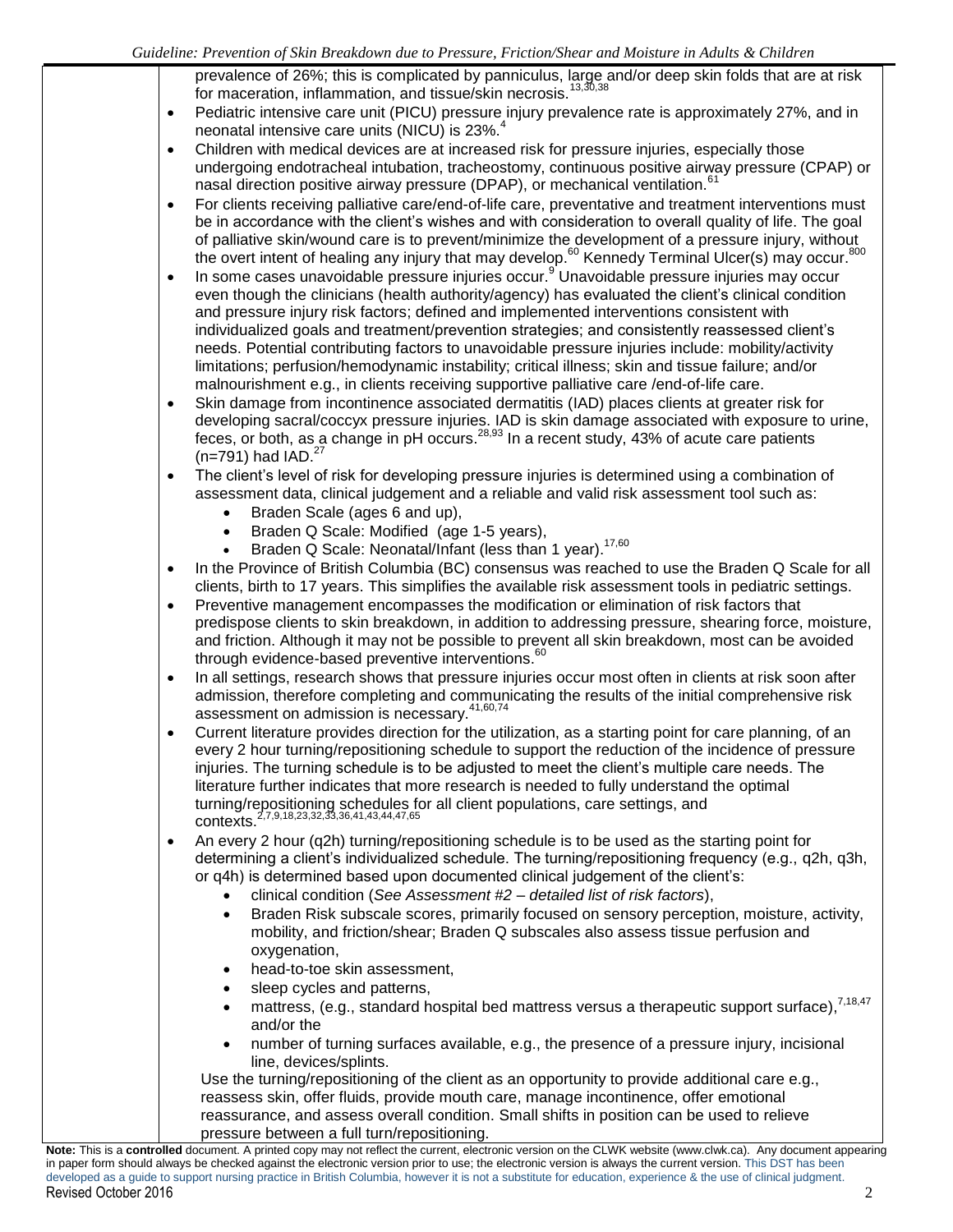| <b>Indications</b> | For use with clients who are at risk for developing or who currently have skin breakdown associated                                                                                                        |
|--------------------|------------------------------------------------------------------------------------------------------------------------------------------------------------------------------------------------------------|
|                    | with pressure, friction/shear, and/or moisture.                                                                                                                                                            |
|                    | Skin tears are not pressure injuries.                                                                                                                                                                      |
|                    | Incontinence Associated Dermatitis (IAD) is not a pressure injury, though both may co-<br>exist.                                                                                                           |
| <b>Definitions</b> | Active Support Surface - An externally powered therapeutic support surface that can change its load-                                                                                                       |
|                    | distribution properties with, or without, applied load. These surfaces reduce the pressure against                                                                                                         |
|                    | the client's skin regardless of their mobility status. Examples include alternating pressure mattress                                                                                                      |
|                    | and lateral rotation mattresses.                                                                                                                                                                           |
|                    | Autonomic Dysreflexia - A potentially dangerous syndrome affecting persons with a spinal cord injury                                                                                                       |
|                    | above the mid-thoracic level. It is characterized by uncontrolled hypertension, bradycardia, severe                                                                                                        |
|                    | headaches, pallor below and flushing above the cord lesions, and convulsions; may occur as a<br>result of bowel or bladder distension, pain or pressure injuries                                           |
|                    | Blanchable Erythema - A visible reddened area that becomes white when pressure is applied and                                                                                                              |
|                    | reddens when pressure is relieved. It may result from normal reactive hyperemia that should                                                                                                                |
|                    | disappear within several hours, or it may result from inflammatory erythema with an intact capillary                                                                                                       |
|                    | bed. For darkly pigmented skin erythema may cause hyperpigmentation with no redness visible. It                                                                                                            |
|                    | may appear as a dark bluish-purple tint.                                                                                                                                                                   |
|                    | Body Mass Index (BMI) - A BMI is the measure of body fat based on height and weight that applies to                                                                                                        |
|                    | adults and children. A BMI can be calculated online for adults and for children. For obese clients                                                                                                         |
|                    | the following BMI's place clients at risk for pressure injuries (Obese class I: 30.0-34.9 kg/m <sup>2</sup> ;                                                                                              |
|                    | Obese class II: 35.0-39.9 kg/m <sup>2</sup> ; Obese class III: greater than 40.0 kg/m <sup>2</sup> ).                                                                                                      |
|                    | Bottoming out - Occurs when a reactive or an active support surface provides insufficient support to                                                                                                       |
|                    | adequately distribute pressure due to excessive immersion; the client presents as sitting or lying                                                                                                         |
|                    | on the underlying structure of the bed or chair.                                                                                                                                                           |
|                    | Braden Scale - Risk assessment scale that gathers information on 6 subscales: sensory perception,<br>skin exposure to moisture, the client's level of activity, the client's ability to change positions,  |
|                    | nutritional intake and presence of friction/shearing force. Total Braden Scale scores range from 6                                                                                                         |
|                    | to 23; a score of less than or equal to 18 indicates some degree of risk unless preventive                                                                                                                 |
|                    | measures are implemented; lower scores indicate greater risk. For clients at risk, Braden Scale                                                                                                            |
|                    | subscale scores may direct referrals to the interprofessional team.                                                                                                                                        |
|                    | Braden Q Scale - A modification of the adult Braden Scale designed for use with children aged 1-5                                                                                                          |
|                    | years although many pediatric centres use it to assess all pediatric age groups. The assessment                                                                                                            |
|                    | parameters consist of mobility, activity, sensory perception, moisture, friction/shear, nutrition, and                                                                                                     |
|                    | tissue perfusion and oxygenation. Scores range from 7 to 28 with lower scores indicating greater                                                                                                           |
|                    | risk. <sup>16</sup> A score of 16 or less identifies the client at risk.                                                                                                                                   |
|                    | Children - Clients are considered children if they are 17 years and under.                                                                                                                                 |
|                    | Client - Recipients of care; in the community - client, residential care - resident, and acute care -                                                                                                      |
|                    | patient.<br>Client/Family - Family is two or more individuals who come together for mutual aid. Families are self-                                                                                         |
|                    | defined, and family is 'who the client says their family is'; this is individualized. <sup>94</sup>                                                                                                        |
|                    | Friction - The resistance to motion in a parallel direction relative to the common boundary of two                                                                                                         |
|                    | surfaces. For example the loss of protective layers of skin when repeated movements occur over                                                                                                             |
|                    | surfaces such as bedding, causing friction with localized heat and abrasions.                                                                                                                              |
|                    | Hematoma - A collection of blood outside of the blood vessels that seeps into the surrounding tissues.                                                                                                     |
|                    | The injury may be to an artery, vein, or small capillary. Hematomas are called bruises and may                                                                                                             |
|                    | appear as a bluish/purplish area of varying sizes.                                                                                                                                                         |
|                    | Hemodynamic instability - A state requiring pharmacologic or mechanical support to maintain normal                                                                                                         |
|                    | organ function. For critically ill patients consider turning and repositioning using slow, gradual turns                                                                                                   |
|                    | allowing sufficient time for stabilization of hemodynamic and oxygenation status                                                                                                                           |
|                    | Incontinence Associated Dermatitis (IAD) - Skin damage associated with exposure to urine, feces,<br>or both. IAD is a type of irritant contact dermatitis (inflammation of the skin) found in clients with |
|                    | fecal and/or urinary incontinence. In clients with light skin IAD presents as erythema (pink to red).                                                                                                      |
|                    | In clients with darker skin tones, skin may be paler, darker, purple, dark red, or yellow. The                                                                                                             |
|                    | affected IAD area usually has poorly defined edges and may be patchy or continuous over large                                                                                                              |
|                    | areas. Clients with IAD are prone to secondary skin infections candidiasis - fungal infection.                                                                                                             |
|                    | interRAI Pressure Ulcer Risk Scale (PURS) - The PURS scale is a section of the interRAI Minimum                                                                                                            |
|                    | Data Set (MDS) assessment typically completed at predetermined intervals after admission and                                                                                                               |
|                    | then on predetermined intervals. The PURS identifies seven areas of pressure injury risk with a                                                                                                            |
|                    | high score indicating a high risk for pressure injury development.                                                                                                                                         |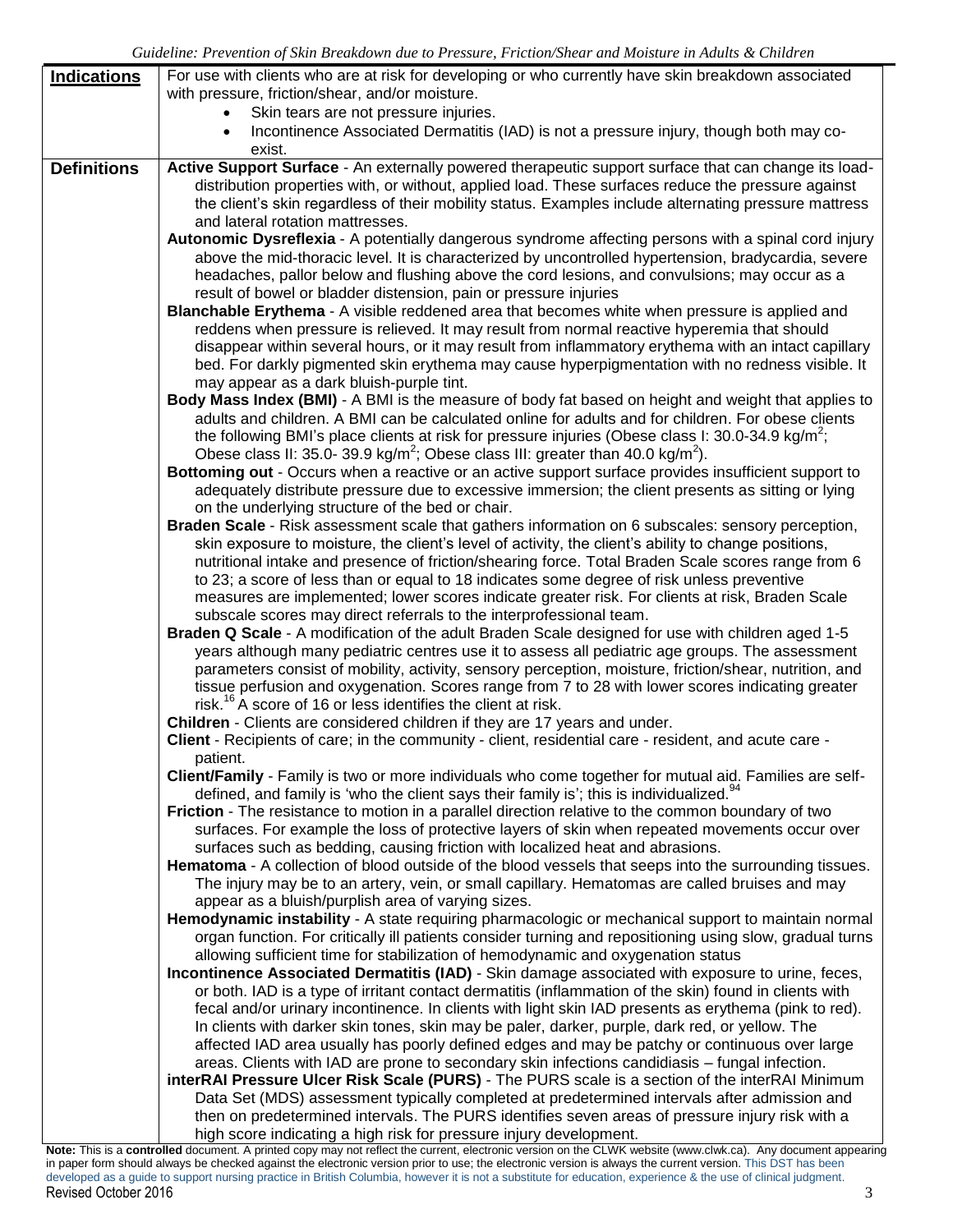- **Intertriginous Dermatitis (Intertrigo)** Inflammation resulting from moisture trapped in skin folds subjected to moisture, warmth, friction, and/or infectious agents. It may present as itching, burning, redness and possibly open areas where opposing skin surfaces touch and rub, such as the groin, axilla, breasts (especially if large & pendulous) and between the toes. It is more common in those with hyperhidrosis, diabetes mellitus, obesity, increased bacterial burden on the skin surface, or those with a compromised immunity.
- **Intervention Bundle**  A pressure injury/ulcer intervention bundle incorporates those best practices, which if done in combination, are likely to lead to better client outcomes. A bundle includes a comprehensive skin assessment, documented standardized pressure injury risk assessment, specific care planning for the population (e.g., intensive care unit-ICU / critical care units - CCU) and specific implementation strategies to address areas of risk.
- **Kennedy Terminal Ulcer/Injury** A pressure injury that some clients develop as they are dying. It is usually shaped like a pear, butterfly, horseshoe, usually on the coccyx or sacrum (but has been reported on other anatomical areas), has colors of red, yellow or black, is sudden in onset, and usually associated with imminent death. More research is needed on this specific pressure injury type.
- **Knee gatch**  A bed that has an adjustable joint under the knees allowing the legs to be flexed and raised. The legs are fully supported by the bed when raised.
- **Maceration**  An over-hydration and softening of the skin caused by prolonged exposure to moisture. Macerated skin tends to be paler than surrounding skin and visibly moist with a wrinkled appearance. It is not usually associated with denudation/erosion.
- **Malnutrition/Undernutrition -** An imbalance of either an insufficient or an excessive consumption of energy, protein and nutrients and/or impaired nutrient absorption/utilization, which may result in micronutrient deficiencies and/or loss of fat and muscles stores.
- **Microclimate Manager**  This is a water resistant vapor permeable mattress cover. These devices come into "contact with the skin and may be able to alter the microclimate by changing the rate of evaporation of moisture and the rate at which heat dissipates from the skin".
- **Moisture Associated Skin Damage (MASD)**  Diffuse or irregular areas of skin irritation, inflammation and erosion from repeated or sustained exposure to moisture from incontinence (urinary, fecal or both), wound exudates, fistula or ostomy effluent, and perspiration. Moisture related lesions are partial thickness wounds and may be free from necrosis as opposed to pressure damage.
- **Moisture wicking fabric** Knitted polyurethane-coasted polyester textile impregnated with a silver compound. Used to assist in absorption and translocation of moisture, or wicking of moisture. The textile translocates excess moisture from the skin fold to keep the skin dry. The silver-impregnated formulation provides effective antimicrobial action for up to 5 days.
- **Non-blanchable erythema** An indication of the early signs of pressure injury damage that can lead to further tissue hypoxia and breakdown if the cause is not treated. Using the 'finger pressure method' assess a reddened area (reactive hyperemia) for non-blanching when pressed for 3 seconds. Non-blanchable erythema is harder to assess in clients with dark skin tones therefore assess for areas over bony prominences that appear different from normal skin tones or that feel swollen or warm to touch.

**Offloading** - The redistribution of pressure from any area of the body that is at risk for skin breakdown or has existing skin breakdown. Examples of offloading devices include therapeutic surface, heel suspension devices, and foot or shoe orthotics for offloading pressure around an ulcer, and removable casts. Pillows and foam wedges may be used to support offloading pressure.

**Pain Scales** - Pain is a multidimensional assessment, including physical, emotional, and functional domains. Pain assessment tools have been designed for various age groups and conditions:

- **CRIES Pain Scale**  Used by the neonatal clinician to rate the client's pain by assessing crying, if the client requires oxygen greater than 95% (percent), noting increasing vital signs, facial expression, and sleeplessness.
- **FLACC**  Face, Legs, Arms, Cry, and Consolability is a behavioral pain scale used for the newborn to age 3 year old client (based on nursing judgment).
- **Non-Communicative Patient's Pain Assessment Instrument (NOPPAIN)** Used to record the clinician's observations and rating of pain behaviors in the client with dementia.
- **Numeric Rating Scale (NRS)** Involves asking the client to rate their pain from 0-10 ( $0 =$ being no pain and  $10 =$  worst possible pain).
- **Pain Assessment in the Advanced Dementia Scale (PAINAD)** Used to rate pain for the client living with advanced dementia; rates the client's pain after clinician observation of five minutes before scoring; the client may be observed at rest, during a pleasant activity, during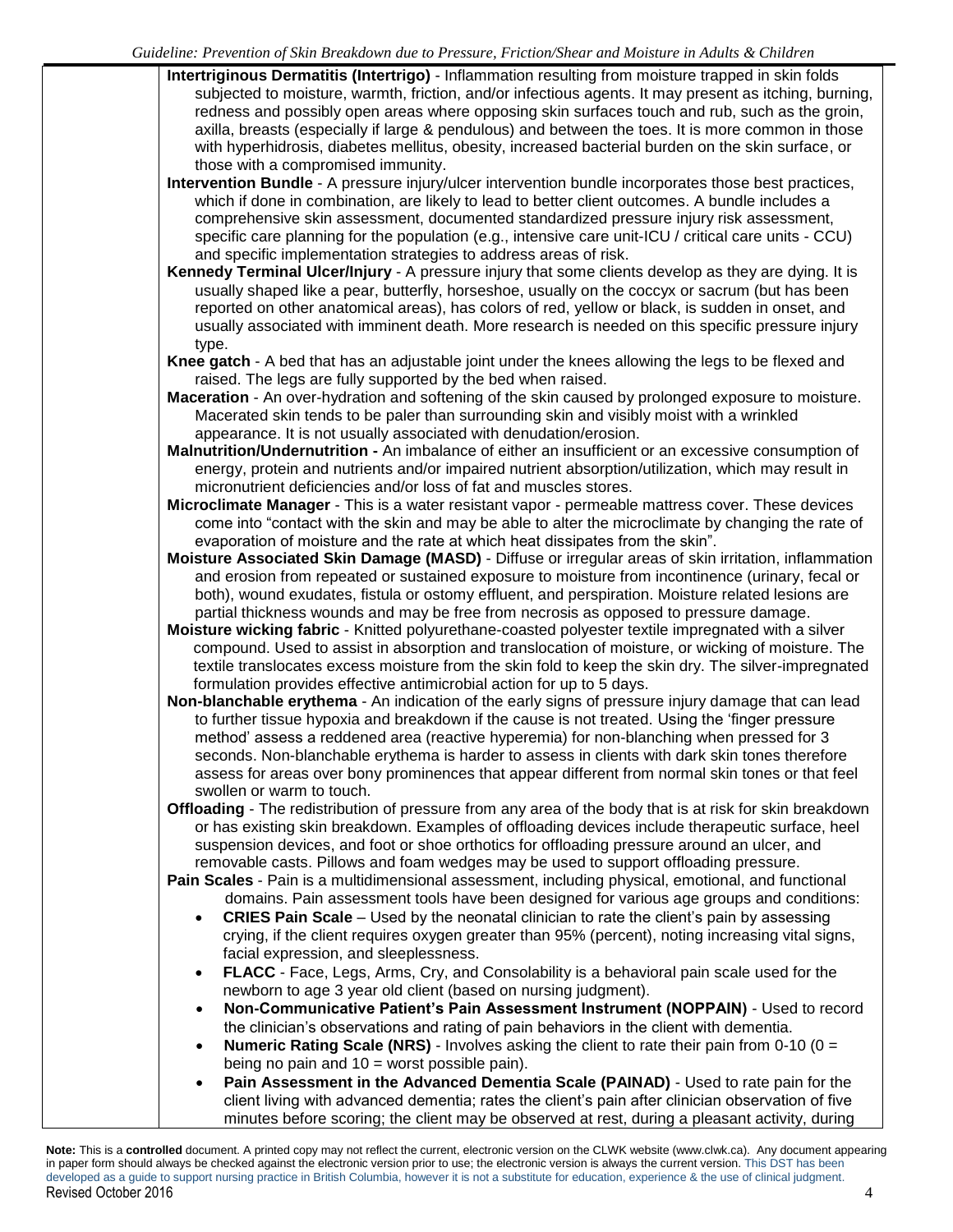care-giving, or after administration of pain medication.

- **Visual Analog Scale (VAS)** Consists of a scale with face images depicting extremes of pain from no-pain to worst pain.
- **Wong-Baker FACES Pain Rating Scale A visual rating scale that asks the client to choose** the face on the scale that best depicts the pain they are experiencing. The client rate their pain from  $0 =$  does not hurt, to  $10 =$  hurts as much as you can imagine.

**Panniculus (pannus)** - Excess adipose skin, especially in the lower abdominal region commonly occurs in association with morbid obesity and may be significantly increased following successful massive weight reduction.

- **Positioning/Repositioning** Any change in body position that relieves pressure from tissue overlaying bony prominences. Periodic repositioning of chair-bound and bedfast individuals is one of the most basic and frequently used methods of redistributing pressure. The overall goal of repositioning is to allow tissue perfusion and thus prevent ischemic tissue changes. The term repositioning implies a sustained redistribution of pressure, not just a temporary shift. Specific repositioning techniques and the frequency of repositioning should be individualized according to the client's level of risk and goals of care (AHCPR, 1994).
- **Pressure** Interferes with blood flow when tissue is compressed between a bony prominence and an external surface. When tissue pressure exceeds 'capillary closing pressure' cell death occurs leading to skin breakdown.
- **Pressure redistribution** The ability of a support surface or device to distribute load over the contact areas of the body.
- **Pressure Injury**  A **"**localized damage to the skin and/or underlying soft tissue usually over a bony prominence or related to a medical or other device. The injury can present as intact skin or an open ulcer and may be painful. The injury occurs as a result of intense and/or prolonged pressure or pressure in combination with shear. The tolerance of soft tissue for pressure and shear may also be affected by microclimate, nutrition, perfusion, co-morbidities and condition of the soft tissue".  $64 p.1$ 
	- **Pressure Injury Stage 1: Non-blanchable erythema of intact skin** Intact skin with a localized area of "non-blanchable erythema, which may appear differently in darkly pigmented skin. Presence of blanchable erythema or changes in sensation, temperature, or firmness may precede visual changes. Color changes do not include purple or maroon discoloration; these may indicate deep tissue pressure injury".<sup>64 p.1</sup> The area may be painful, firm, soft, warmer or cooler as compared to adjacent tissues. Stage 1 injuries may be difficult to detect in persons with dark skin tones.<sup>6</sup>
	- **Pressure Injury Stage 2: Partial thickness skin loss with exposed dermis** Partial thickness loss of skin with exposed dermis. The wound bed is "viable, pink or red, moist, and may also present as an intact or ruptured serum-filled blister. Adipose (fat) is not visible and deeper tissues are not visible. Granulation tissue, slough and eschar are not present. These injuries commonly result from adverse microclimate and shear in the skin over the pelvis and shear in the heel".<sup>64,p.1</sup> Stage 2 injuries should not be used to describe MASD, IAD, intertrigo, or adhesive/tape related skin injuries, or traumatic wounds such as skin tears, burns, or abrasions.
	- **Pressure Injury Stage 3: Full thickness skin loss** Full-thickness loss of skin, in which "adipose (fat) is visible in the ulcer and granulation tissue and epibole (rolled wound edges) are often present. Slough and/or eschar may be visible. The depth of tissue damage varies by anatomical location; areas of significant adiposity can develop deep wounds. Undermining and tunneling may occur. Fascia, muscle, tendon, ligament, cartilage and/or bone are not exposed. If slough or eschar obscures the extent of tissue loss this is an Unstageable Pressure Injury."<br><sup>64,p,1</sup>
	- **Pressure Injury Stage 4: Full thickness skin and tissue loss** Full-thickness skin and tissue loss with "exposed or directly palpable fascia, muscle, tendon, ligament, cartilage or bone in the ulcer. Slough and/or eschar may be visible. Epibole (rolled edges), undermining and/or tunneling often occur. Depth varies by anatomical location. If slough or eschar obscures the extent of tissue loss this is an Unstageable Pressure Injury". 64, p.1
	- **Unstageable Pressure Injury: Obscured full-thickness skin and tissue loss** Fullthickness skin and tissue loss in which the "extent of tissue damage within the ulcer cannot be confirmed because it is obscured by slough or eschar. If slough or eschar is removed, a Stage 3 or Stage 4 pressure injury will be revealed. Stable eschar (e.g., dry, adherent, intact without erythema or fluctuance) on an ischemic limb or the heel(s) should not be removed". 64,p.1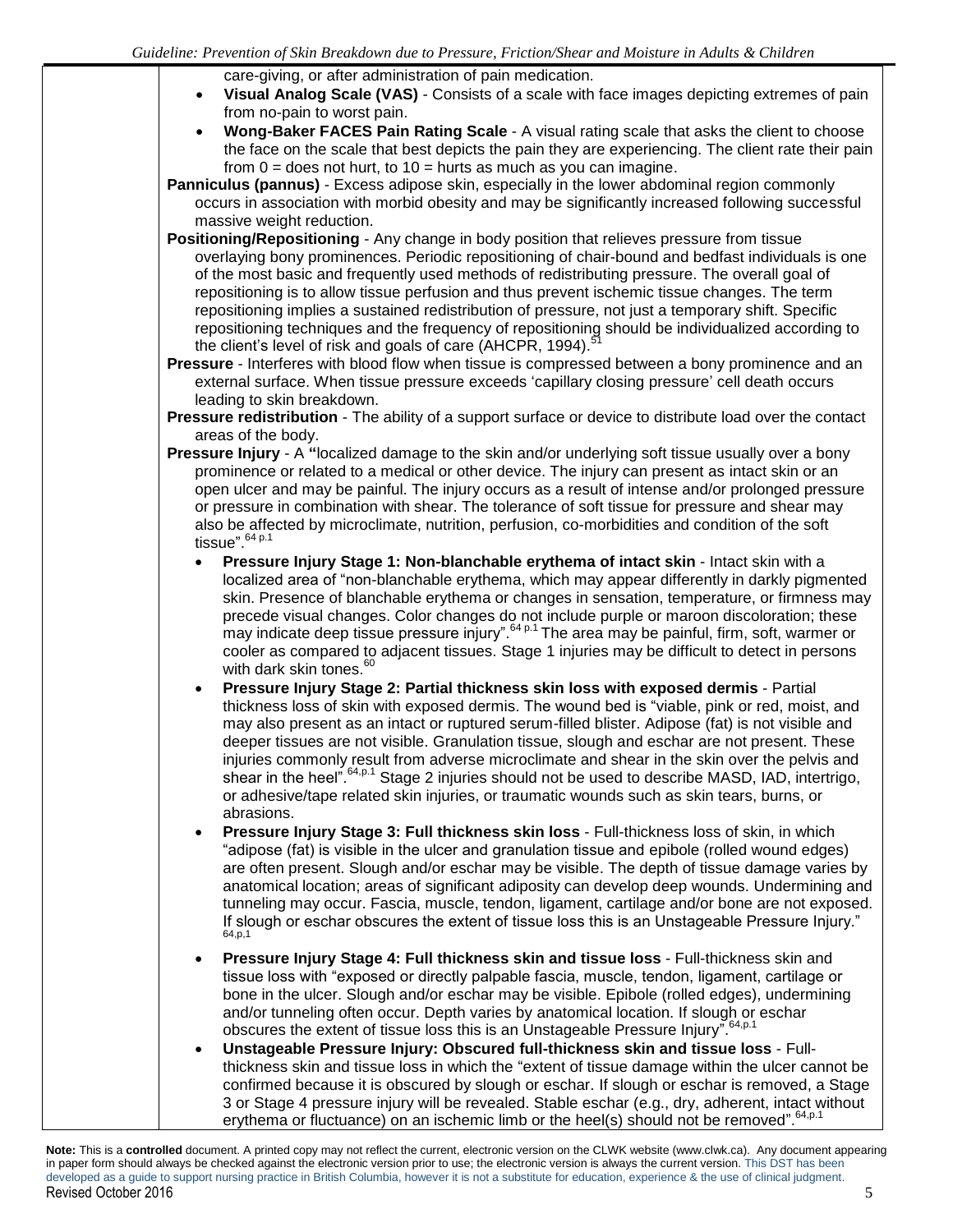|                                                                                                                  | $\bullet$ | Deep Tissue Pressure Injury (DTPI): Persistent non-blanchable deep red, maroon, or                         |  |
|------------------------------------------------------------------------------------------------------------------|-----------|------------------------------------------------------------------------------------------------------------|--|
|                                                                                                                  |           | purple discolouration - Intact or non-intact skin with "localized area of persistent non-                  |  |
|                                                                                                                  |           | blanchable deep red, maroon, purple discoloration or epidermal separation revealing a dark                 |  |
|                                                                                                                  |           | wound bed or blood filled blister. Pain and temperature change often precede skin color                    |  |
|                                                                                                                  |           | changes. Discoloration may appear differently in darkly pigmented skin. This injury results                |  |
|                                                                                                                  |           | from intense and/or prolonged pressure and shear forces at the bone-muscle interface. The                  |  |
|                                                                                                                  |           | wound may evolve rapidly to reveal the actual extent of tissue injury, or may resolve without              |  |
|                                                                                                                  |           | tissue loss. If necrotic tissue, subcutaneous tissue, granulation tissue, fascia, muscle or other          |  |
|                                                                                                                  |           | underlying structures are visible, this indicates a full thickness pressure injury (Unstageable,           |  |
|                                                                                                                  |           | Stage 3 or Stage 4). Do not use DTPI to describe vascular, traumatic, neuropathic, or                      |  |
|                                                                                                                  |           | dermatologic conditions". <sup>64,p.1</sup> These may be difficult to detect in individuals with dark skin |  |
|                                                                                                                  |           | tones". <sup>60</sup>                                                                                      |  |
|                                                                                                                  | $\bullet$ | Medical Device Related Pressure Injury - This describes the etiology of the injury. Use the                |  |
|                                                                                                                  |           | staging system to stage these injuries. Medical device related pressure injury result from the             |  |
|                                                                                                                  |           | use of "devices designed and applied for diagnostic or therapeutic purposes. The resultant                 |  |
|                                                                                                                  |           | pressure injury generally conforms the pattern or shape of the device; the injury should be                |  |
|                                                                                                                  |           | staged using the staging system". <sup>64,p.1</sup>                                                        |  |
|                                                                                                                  | $\bullet$ | Mucosal Membrane Pressure Injury - Mucosal membrane pressure injury is "found on                           |  |
|                                                                                                                  |           | mucous membranes with a history of a medical device in use at the location of the injury; due              |  |
|                                                                                                                  |           | to the anatomy of the tissue these injuries cannot be staged". 64,p.1                                      |  |
|                                                                                                                  |           | Product Information Sheet (PISheet) - Product Information Sheet(s) are developed by the Provincial         |  |
|                                                                                                                  |           | Nursing and/or Interprofessional Skin & Wound Committee. PISheets are found on the British                 |  |
|                                                                                                                  |           | Columbia Patient Safety and Quality Council's Connecting Learners With Knowledge website                   |  |
|                                                                                                                  |           | https://clwk.ca                                                                                            |  |
|                                                                                                                  |           | Pressure Ulcer Risk Score (PURS) - See interRAI MDS.                                                       |  |
|                                                                                                                  |           | Reactive support surface - A powered or non-powered support surface with the capability to change          |  |
| its load distribution properties only in response to applied load.                                               |           |                                                                                                            |  |
|                                                                                                                  |           | Reactive hyperemia - The transient increase in organ blood flow that occurs following a brief period of    |  |
| ischemia. This compensates for the shortage of oxygen and a build-up of metabolic waste when                     |           |                                                                                                            |  |
| blood flow is occluded.                                                                                          |           | Shear - Mechanical force that moves bony structures in an opposite direction to overlying tissue; can      |  |
|                                                                                                                  |           | lead to tissue ischemia and ulceration or tunnelling and deep sinus tracts beneath an ulcer. <sup>57</sup> |  |
|                                                                                                                  |           | <b>Therapeutic Support Surface (TSS)</b> - A device for pressure redistribution that is used to manage     |  |
|                                                                                                                  |           | pressure loads in order to prevent or promote healing of pressure injuries; includes mattresses,           |  |
|                                                                                                                  |           | integrated bed systems, overlays, seating cushions, pillows and seating cushion overlays and               |  |
| offloading devices such as foam supports and heel boots.                                                         |           |                                                                                                            |  |
|                                                                                                                  |           | Trunk Release Maneuver (TRM) - A maneuver used when clients are required to remain in a bed, in            |  |
|                                                                                                                  |           | an upright sitting position e.g., High Fowler's, or when they need assistance to sit up or reposition      |  |
|                                                                                                                  |           | themselves. The TRM is a standardized protocol that consists of pulling the trunk forward and              |  |
|                                                                                                                  |           | away from the support surface of the bed without lifting the buttocks. The trunk can be pulled             |  |
|                                                                                                                  |           | forward using either a positioning sling or a slider sheet. The TRM can be performed by 1 or 2             |  |
|                                                                                                                  |           | health care professionals.                                                                                 |  |
| <b>Related</b>                                                                                                   |           | Procedure: Braden Scale and Braden Q Scale for Predicting Pressure Ulcer Risk in Adults & Children         |  |
| <b>Documents</b>                                                                                                 |           | E-Learning Module: Pressure Ulcer Prevention (Braden Scale)                                                |  |
| www.clwk.ca                                                                                                      |           | Flow Sheet: Braden Risk and Skin Assessment Flow Sheet (BRSAFS)                                            |  |
|                                                                                                                  |           | Algorithm: Braden Scale Interventions for Adults                                                           |  |
|                                                                                                                  |           | Algorithm: Braden Q Scale Interventions for Children                                                       |  |
|                                                                                                                  |           | Guideline: Assessment and Treatment of Pressure Injuries in Adults & Children                              |  |
| <b>Educational Resource: Braden Risk Assessment</b>                                                              |           |                                                                                                            |  |
|                                                                                                                  |           | Educational Resource: Head-to-Toe Skin Assessment Body Chart                                               |  |
|                                                                                                                  |           | Algorithm: Selection of Therapeutic Support Surfaces                                                       |  |
| Guideline: Assessment, Prevention and Treatment of Moisture Associated Skin Damage(MASD) in<br>Adults & Children |           |                                                                                                            |  |
|                                                                                                                  |           |                                                                                                            |  |

**Note:** This is a **controlled** document. A printed copy may not reflect the current, electronic version on the CLWK website (www.clwk.ca). Any document appearing in paper form should always be checked against the electronic version prior to use; the electronic version is always the current version. This DST has been developed as a guide to support nursing practice in British Columbia, however it is not a substitute for education, experience & the use of clinical judgment. Revised October 2016 6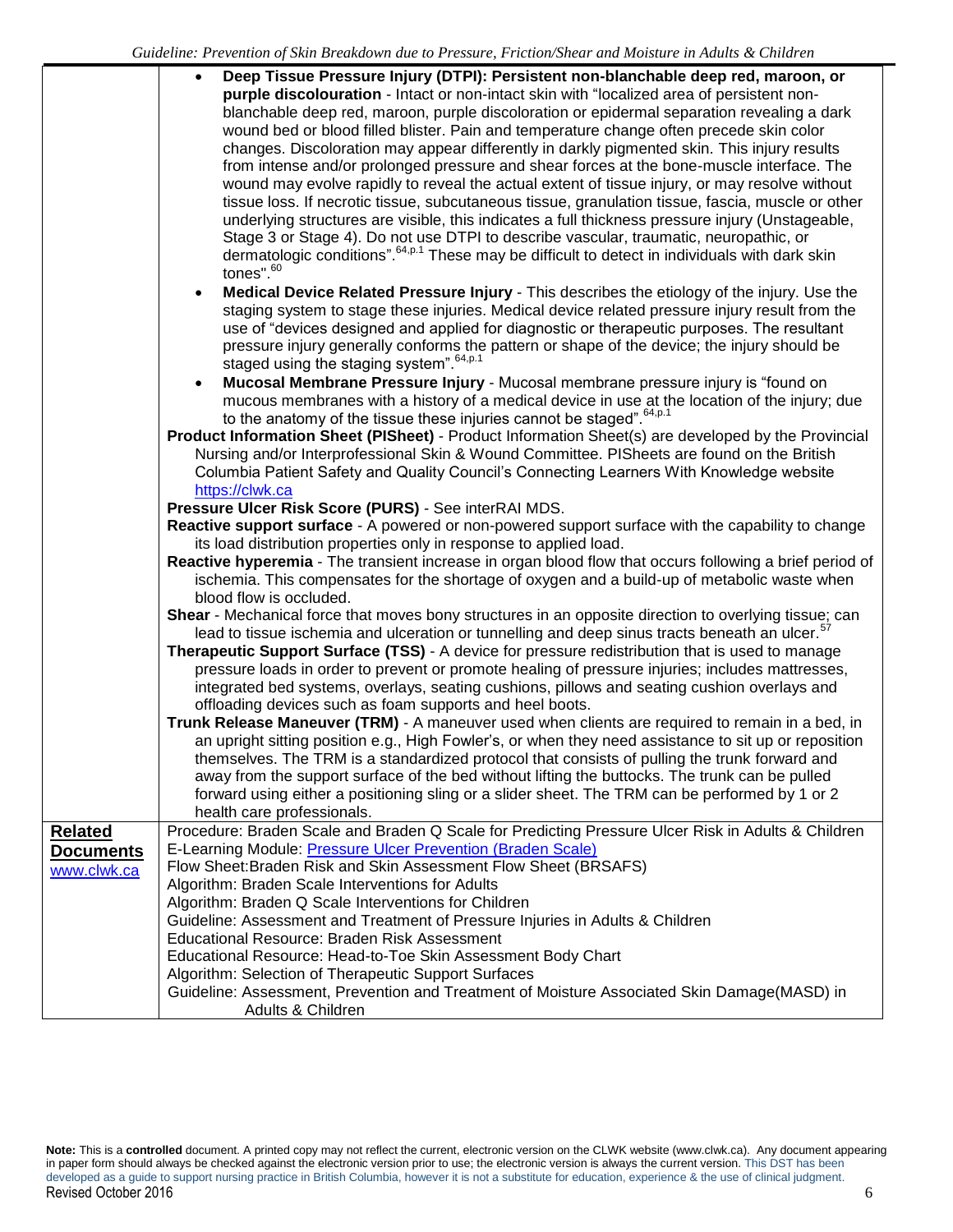#### **Assessment and Determination of Prevention Strategies**

#### **Assessment**

- 1. Assess for Client Concerns
	- a. Social and financial issues and availability of support systems to address concerns.
	- b. Emotional, cognitive, behavioural, or mental health concerns and availability of support systems to address concerns e.g., depression, dementia, or delirium.
	- c. Quality of life issues that may impact treatment (e.g., supportive palliative/end-of-life care).
	- d. Effect of client's current environment on care.
	- e. Client/family goals of care and preferences for prevention, treatment and management of risk factors.
	- f. Acknowledge culture and traditions.
	- g. Client/family ability and motivation to comprehend and participate in the prevention care plan.
- 2. Assess for Risk Factors for Skin Breakdown
	- a. Medical conditions that increase the risk for skin fragility, may lead to skin breakdown and/or pressure injury development e.g., hemodynamic instability, peripheral vascular disease, lower leg edema, cardiac disease, renal disease, liver disease, cancer, diabetes mellitus, hypotension, autoimmune disease and neuromuscular disorders (e.g., Multiple Sclerosis, Parkinson's disease, spinal cord injury, cardiovascular accident, cerebral palsy, meningomyelocele), or postsurgical debility.
	- b. Impaired oxygenation status of skin and underlying tissues, e.g., chronic obstructive lung diseases, heart failure (HF), anemia.
	- c. Conditions that increase risk for skin breakdown including radiation therapy, prolonged surgical procedures (3 hours or longer), lower extremity orthopaedic surgery and peri-operative analgesia (e.g., surgical incision in a weight-bearing area).
	- d. Conditions requiring a medical device (e.g., external medical devices-splints, halo vest, braces, or endotracheal tubes, tracheostomy, continuous [CPAP] or nasal direction positive airway pressure [DPAP]).
	- e. Medications that may predispose to skin breakdown, e.g., non-steroidal anti-inflammatory drugs (NSAIDS), anti-neoplastics, systemic corticosteroids, anticoagulants, and vasopressors.
	- f. Clients receiving supportive palliative/end-of-life care.
	- g. Clients living with a spinal cord injury.
	- h. Clients with eclampsia/pregnancy.
	- i. Clients with generalized edema e.g., trunk, pelvic and lower leg edema.
	- j. Lifestyle factors such as smoking and substance use; assess history of and motivation to quit.
	- k. History of previous skin breakdown, pressure injuries, surgical flaps/grafts, and/or burns.
	- l. Bariatric/obese clients with/without panniculus, and/or large and deep skin folds; due to the increased tissue weight of skin fold.
	- m. Extremes of age due to the fragility of the skin (prematurity/advanced age).
	- n. Impaired sensation:
		- i. Assess the lower extremities and feet for diminished sensation:
			- Peripheral neuropathy Test the feet of a adults and children living with diabetes using 5.07 - 10 gram monofilament testing over 10 points. Do not test over a callous area. Monofilament Testing [for LOPS in Adults & Children](https://www.clwk.ca/buddydrive/file/procedure-monofilament-testing/)
			- For clients with neurological problems such as spinal cord injury or cerebral vascular accident, test areas other than the foot using light touch with a cotton ball or cotton tipped swab (forearm). Pain sensation may be tested using a tongue depressor. To test for temperature sensation an ice-cube may be used.
	- o. Moisture/Incontinence:
		- i. Urinary or fecal incontinence, or both.
			- ii. Areas of excessive perspiration and evidence of moisture or maceration in perianal area, skin folds or panniculus.
		- iii. Heavily exudating skin conditions or wound exudate.

**Note:** This is a **controlled** document. A printed copy may not reflect the current, electronic version on the CLWK website (www.clwk.ca). Any document appearing in paper form should always be checked against the electronic version prior to use; the electronic version is always the current version. This DST has been developed as a guide to support nursing practice in British Columbia, however it is not a substitute for education, experience & the use of clinical judgment. Revised October 2016 7 2008 7 2009 7 2009 7 2009 7 2009 7 2009 7 2009 7 2009 7 2009 7 2009 7 2009 7 2009 7 2009 7 2009 7 2009 7 2009 7 2009 7 2009 7 2009 7 2009 7 2009 7 2009 7 2009 7 2009 7 2009 7 2009 7 2009 7 2009 7 200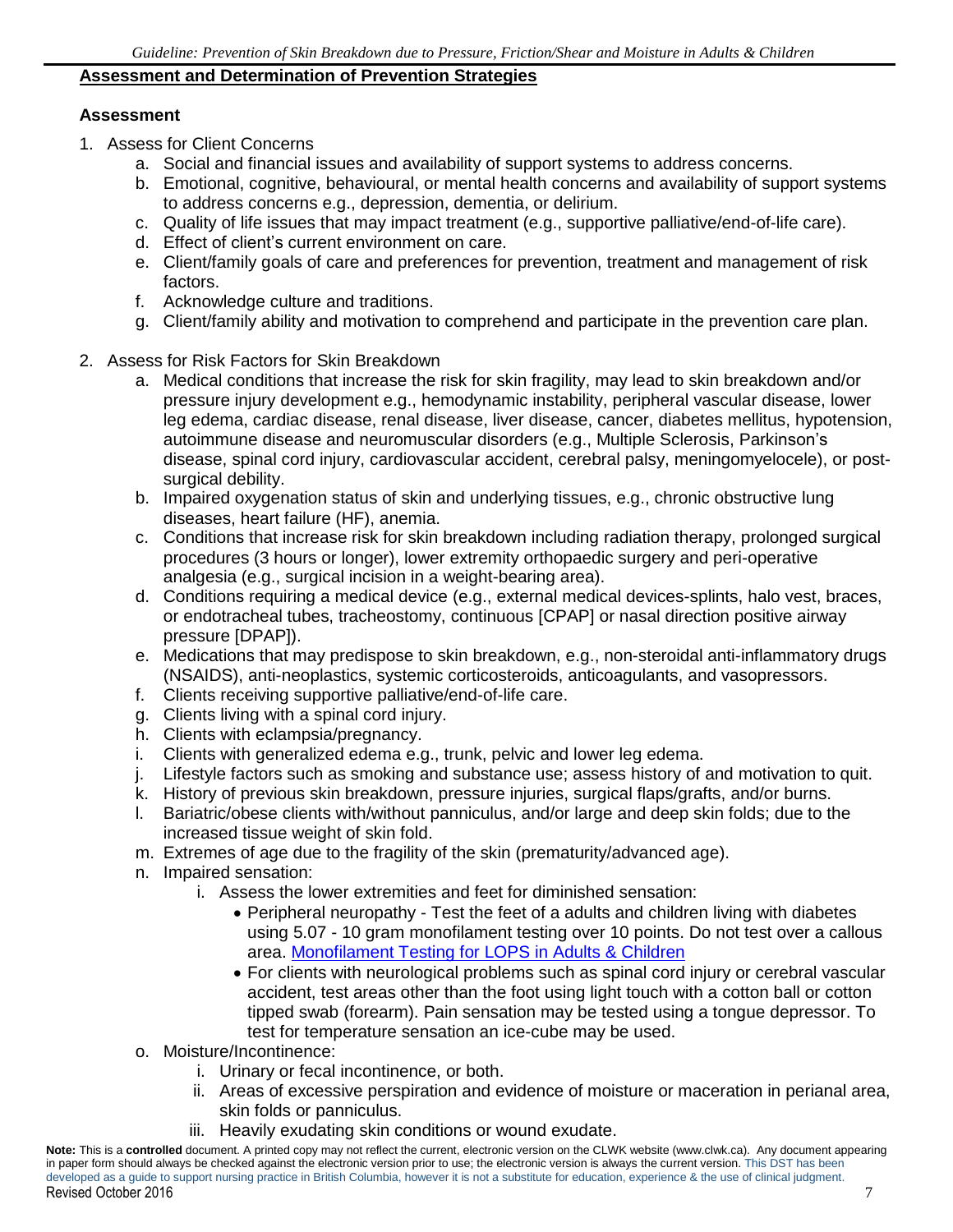- iv. Excessive edema causing weeping skin.
- v. Excessive drooling (lower face and neck) with evidence of moisture or maceration of the skin.
- vi. Limited ability to manage own hygiene needs.
- vii. Layers of briefs/inserts, underpads and linen, non-breathable clothing/mattress covers, and/or plastic pillow coverings.
- p. Impaired activity/mobility:
	- i. Need for assistance to transfer or mobilize; note if client is routinely immobilized for 2 hours or longer.
	- ii. Ability to shift position independently when sitting, lying & transferring; the need for assistive equipment and help to reposition (e.g., contractures, spasms).
	- iii. Use of slings for standing or transferring.
- q. Impaired nutritional status (use an nutritional assessment tool e.g. Mini Nutritional Assessment or Malnutrition Screening Tool)
	- i. Inadequate oral intake (e.g., poor appetite, prolonged NPO, clear fluid or full fluid diet).
	- ii. Inadequate enteral or parenteral nutrition infusion.
	- iii. Inadequate fluid intake (e.g., dehydration as evidenced by poor skin turgor, decrease in urinary output, dark urine output or lab values).
	- iv. Underweight status, unintended weight loss or overweight/ obesity; complete a malnutrition screening tool as per agency policy.
	- v. Difficulty swallowing, biting/ chewing or self-feeding.
	- vi. Altered gastrointestinal function as evidenced by nausea, vomiting, diarrhea or constipation.
	- vii. Altered nutrition related lab values (e.g., lowered albumin levels, poorly controlled blood glucose).
	- viii. Undesirable food choices related to psychosocial/cultural factors.
	- ix. In the palliative/end-of-life population provide nutrition as per client preferences.
- r. Presence of pressure, friction or shear:
	- i. Assess for factors that may contribute to pressure: friction/shear, head of bed (HOB) greater than 30° degrees, sliding forward when lying or sitting, slouched positions, spasms, contractures, multiple layers of positioning/transfer slings, incontinence briefs, agitation, restlessness, and/or restraints.
	- ii. Presence and effectiveness of pressure redistribution surfaces, equipment and devices.
	- iii. Presence of medical devices (endotracheal tubes, tracheostomy, CPAP, DPAP)
- 3. Assess for Pain
	- a. Type, location (especially in areas of the body exposed to pressure such as bony prominences and in skin folds), frequency, and quality of pain.<sup>65</sup>
	- b. Pain associated with a medical condition (e.g., palliative/end-of-life care), movement or repositioning or with dressing change, anticipatory pain.
	- c. Assess for surgical and procedural and post-procedural pain.
	- d. Rate severity using client self-report, observation of non-verbal cues and/or a pain scale, e.g.,
		- i. CRIES Pain Scale,
		- ii. Face, Legs, Activity, Cry, Consolability Behavioral Tool (FLACC),
		- iii. Non-Communicative Patient's Pain Assessment Instrument (NOPPAIN),
		- iv. Numeric Rating Scale,
		- v. Pain Assessment in the Advanced Dementia Scale (PAINAD),
		- vi. Visual Analog Scale, or the
		- vii. Wong-Baker FACES Pain Rating Scale.
	- e. Onset and duration of pain and precipitating/alleviating factors.
	- f. Impact of pain on activity/mobility, sleep and mood and rate overall quality of life (e.g., Rate 1- 10, 1 is poor quality of life, and 10 is healthy).
	- g. Autonomic dysreflexia and/or increased spasticity in clients with a spinal cord injury.<sup>30</sup>
	- h. Current pharmacological and non-pharmacological interventions for pain management and their effectiveness.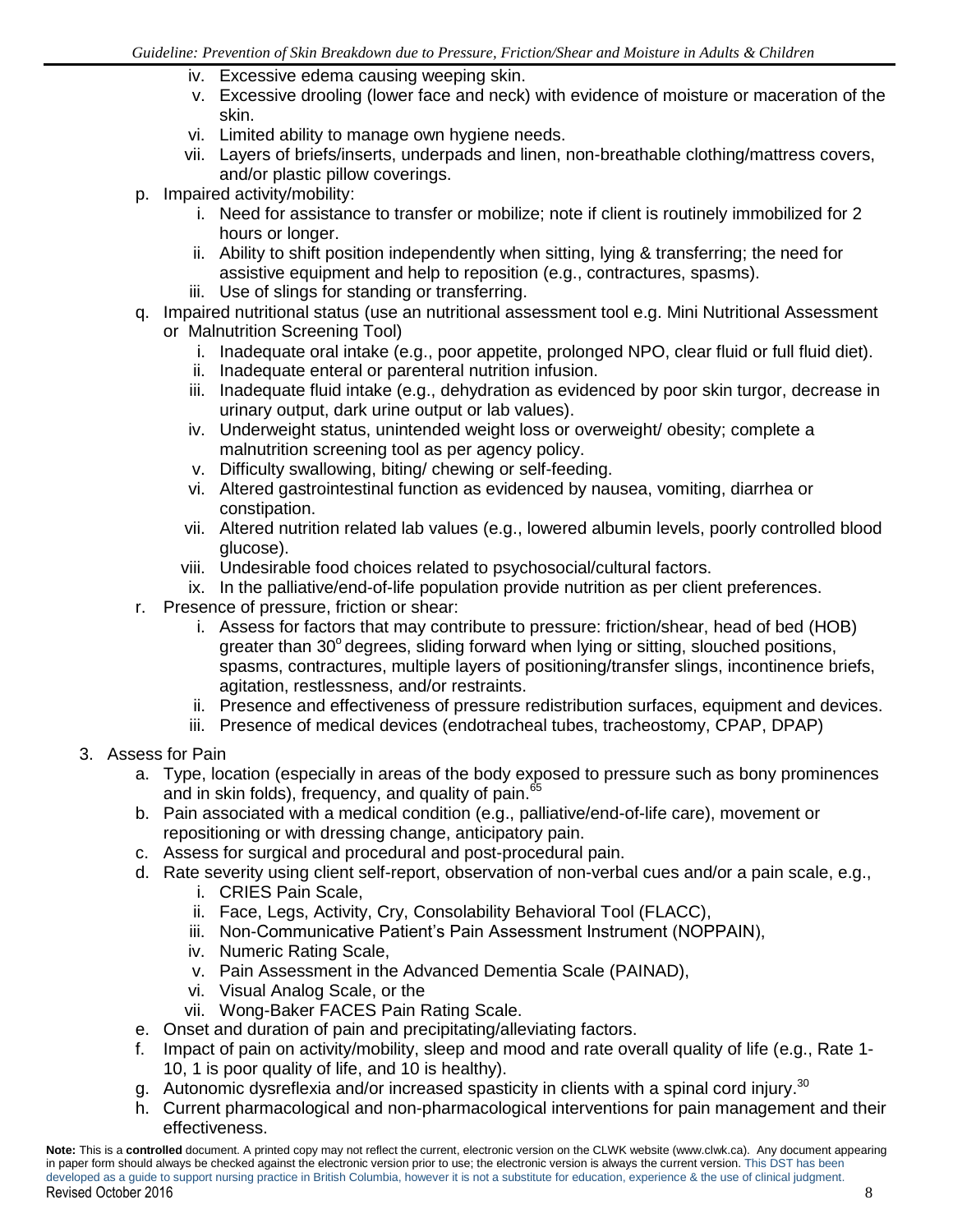- 4. Assess the blood flow of the Lower Extremities
	- a. Assess palpable pedal pulses, capillary refill, colour, edema, and temperature and appearance of both extremities that might indicate arterial compromise or venous insufficiency.
- 5. Assess for the Pressure Risk status using the age appropriate assessment tool: Braden Scale for adults 18 years and older, and the Braden Q Risk Assessment scale for children up to 17 years as per the schedule below, or as per agency policy.
	- a. Adult ICU/CCU: As part of the admission process, within 8 hours of admission.
	- b. Pediatrics ICU/Neonatal ICU (NICU): As part of the admission process, within 8 hours of admission.
	- c. Operating Room (OR):
		- i. The OR team needs to be knowledgeable of the pre-operative Braden Scale risk score. Then, positioning in the OR can be based on:
			- duration of time immobilized while waiting for surgery, and
			- length of surgery greater than 3 hours, and
			- type of surgical procedure.
		- ii. Postoperative:
			- The OR staff must communicate to the post-anaesthetic recovery room postanesthesia care unit (PACU) or the post anaesthetic recovery room the client's length of surgery, medically-treated hypotensive episodes, intraoperative skin events, and communicate any other pertinent information to post-anaesthetic recovery room (PARR) and post-anesthesia care unit (PACU) staff following surgery.
	- d. Acute Medical/Surgical Units: As part of the admission process, within 8 hours of admission, and upon return from the OR.
	- e. Pediatric Medical/Surgical Units: As part of the admission process, within 8 hours of admission, and upon return from the OR.
	- f. Sub-Acute/Rehabilitation Units: As part of the admission process, within 8 hours of admission.
	- g. Community Care (Clinic or Home): As part of the admission process, within the first 2 visits.
	- h. Residential Care:
		- i. Within 24 hours of admission a Braden Scale Risk assessment must be completed to determine and communicate to the team immediate prevention strategies required for the client.
		- ii. The PURS will be completed as part of the overall admission MDS-RAI assessment.
- 6. Assess the skin using a Head-to-Toe Skin Assessment see Appendix A for full page version
	- a. In order to assess and visualize skin and bony prominences, it is required to remove clothing (including socks) and assess for evidence of blanchable/non-blanchable erythema, pressure injuries, and deep tissue injuries (DTI). Use finger pressure method to assess for blanching in areas with erythema.



**Note:** This is a **controlled** document. A printed copy may not reflect the current, electronic version on the CLWK website (www.clwk.ca). Any document appearing in paper form should always be checked against the electronic version prior to use; the electronic version is always the current version. This DST has been developed as a guide to support nursing practice in British Columbia, however it is not a substitute for education, experience & the use of clinical judgment. Revised October 2016 9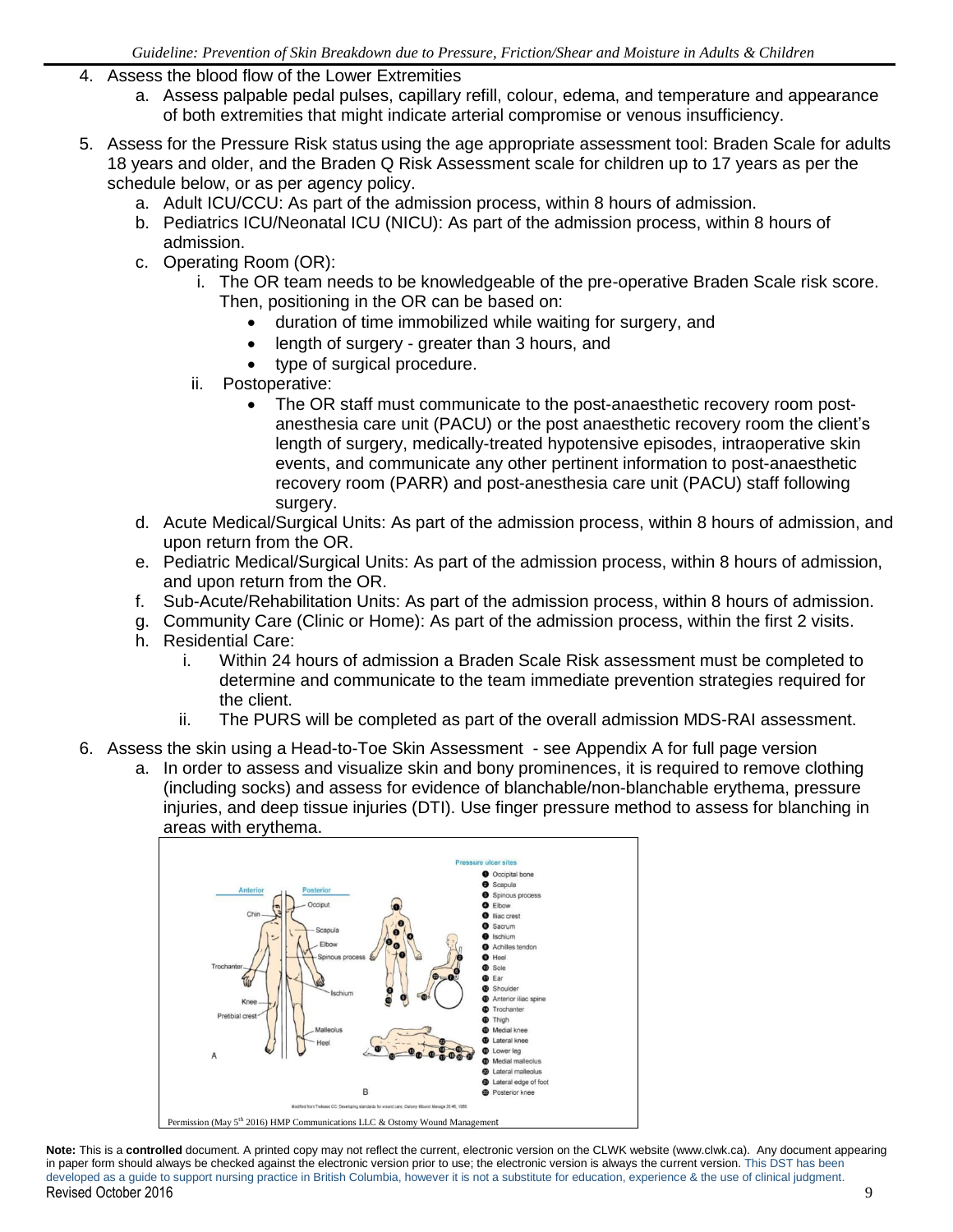- b. Assess large and deep skin folds for bariatric (obese) clients at risk for maceration, inflammation and/or, as a result of increased tissue weight, pressure damage Assess behind the neck, midback, under arms/breasts, under panniculus, buttocks, sacral and perineal areas, upper and lower thighs calves, ankles, and heels and other areas of high adipose tissue concentration.
- c. Assess mucosal membranes for Mucosal Membrane Pressure Injury.
- d. Assess for Medical Device Related Pressure Injury by lifting medical device at least 2 times per shift e.g., endotracheal tubes, tracheostomy, masks, splints or braces to assess the underlying skin.
- e. Assess for evidence of healed wounds.
- f. Assess for evidence of candidiasis/bacterial infection.
- g. Assess for evidence of contact dermatitis (e.g., itching or burning in areas corresponding to use of a product, device, lotion, cream).
- h. Assess for changes in skin texture/turgor (e.g., dryness, thickness). Assess for changes in skin temperature (warmth, heat) when compared to the surrounding skin (use back of fingers to test).
- i. Assess for consistency of any reddened areas, such as bogginess (soft) or induration (hard).
- j. Assess areas such as bruises or discolouration of the skin caused by blood leaking into the subcutaneous tissues, hematomas, blisters, excoriation or rashes.

# **Determine Prevention Strategies**

- 1. Prevention strategies/interventions are determined and initiated based upon:
	- a. The client's overall assessment data, the age-appropriate Braden Scale risk score, and individual Braden Subscale scores. If the client's Braden Scale score is 18 or less, or the Braden Q score is 16 or less, the client is at risk and interventions must be put in place.
	- b. Use the Braden Scale and Braden Q subscale scores to determine individualized interventions.
	- c. Established pressure injury prevention 'intervention bundles' may be used in some settings, as per agency policy.
	- d. Validate the client/family willingness and ability to participate in the care plan.

# **Interventions**

- 1. For clients **not currently at risk** (Braden Scale **19 or greater**; Braden Q score **17 or greater**) continue to conduct a head-to-toe skin assessment as per the following schedule or as per the agency policy.
	- a. Adult ICU/CCU: Every shift.
	- b. Pediatrics ICU/Neonatal ICU (NICU): Every shift.
	- c. Acute Medical/Surgical Units: Daily or according to agency policy and standards.
	- d. Pediatric Medical/Surgical Units: Daily.
	- e. Sub-Acute/Rehabilitation Units: With bathing.
	- f. Community Care: With any deterioration and/or change in client's condition.
	- g. Residential Care: With bathing.

Complete a Braden Scale or Barden Q Scale risk assessment if the following occurs:

- i. If the client condition has changed,  $64$
- ii. If the client has been transferred to/from another care setting, or
- iii. If the client has been hospitalized (e.g., day surgery/day procedures).
- 2. For clients **at risk** (Braden Scale **18 or less**; Braden Q Scale **16 or less**) develop a care plan with the client/family based upon the following:
	- a. Manage Client Concerns (see detailed interventions below, Appendix B: Braden Scale Interventions Algorithm (Adult) and Appendix C:Braden Q Scale Interventions Algorithm (Children) still to come)
		- i. Address client concerns
		- ii. Determine and document risk factors associated with clinical conditions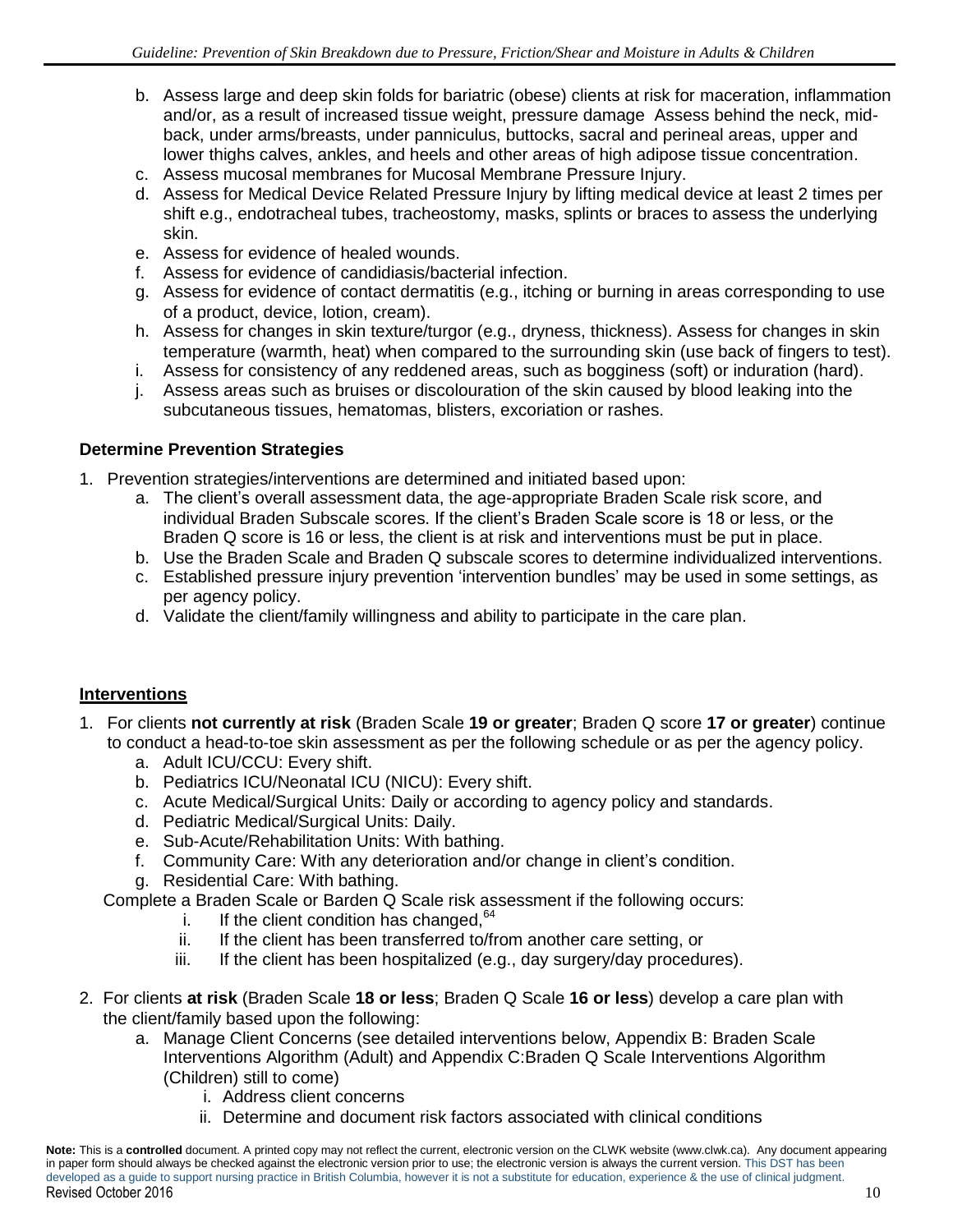- iii. Repeat pressure risk assessment
- iv. Repeat head-to-toe skin assessment
- v. Manage and provide pain relief
- vi. Provide skin care
- vii. Prevent/Manage moisture associated skin damage
- viii. Promote activity/mobility
- ix. Support nutritional therapy
- x. Reduce or eliminate shear & friction
- xi. Alleviate pressure
- xii. Promote pressure redistribution through positioning/repositioning
- b. Client education and resources
- c. Client discharge planning
- 3. Refer to the interdisciplinary team members as needed.
- 4. Refer to PISheet for information regarding devices, prophylactic dressings, and support surfaces.

## **Client Care Management**

- 1. Address Client Concerns
	- a. The plan of care should take into account client/family abilities, cultural considerations, concerns, preferences and motivation related to goals of care and treatment.
	- b. Develop strategies to address any lack of client and family participation in an injury prevention plan of care. Educate client/family about pressure injury prevention strategies.
	- c. Refer the client to the appropriate professionals to support improved health and wound healing, e.g., improved diet, pressure reduction/redistribution, exercise plans, lower leg vascular assessment, diabetic foot assessment.
	- d. Refer to Social Work, Counsellor, or Aboriginal Health Representative if available for financial or psychosocial concerns and for emotional support and counselling as needed.
- 2. Manage Risk Factors associated with Clinical Conditions
	- a. Support the client to manage any pre-existing illnesses such as stroke, neuromuscular disorders, diabetes mellitus, peripheral vascular disease, carcinomas, renal or cardiac disease. Consult a Physician/NP if changes occur.
	- b. Peripheral neuropathy (e.g., diabetes mellitus) or peripheral arterial or venous insufficiency put the client at higher risk for lower limb skin breakdown and pressure injury. Consult a Wound Clinician if the client has peripheral neuropathy, peripheral artery disease, venous insufficiency or a wound.
	- c. Educate client/family about taking medication(s) as prescribed. Consult a Pharmacist as needed.
	- d. Support the client in strategies for chronic disease self-management. Refer to Chronic Disease Self-Management Program (where available).
	- e. Support the client to stop smoking and discuss referral to a smoking cessation program.
	- f. Support the client with harm/substance use management, discuss referral to substance use program.
- 3. Repeat **for those at risk** the Braden Scale or Braden Q Pressure Risk assessment as per the following provincial schedule, or as per the agency policy.<sup>2,9,18,23,32,33,36,41,43,44,61,64</sup>
	- a. Adult ICU/CCU: At least every 12 hours.<sup>64</sup>
	- b. Pediatrics ICU/NICU: At least every 12 hours.<sup>64</sup>
	- c. Adult Acute Medical/Surgical Units: At least every 12 hours.<sup>64</sup>
	- d. Pediatrics Acute Medical/Surgical Units: At least every 12 hours.<sup>64</sup>
	- e. Adult Sub-Acute/Rehabilitation Units: At least every 48 hours.
	- f. Pediatric Rehabilitation Units: At least every 48 hours.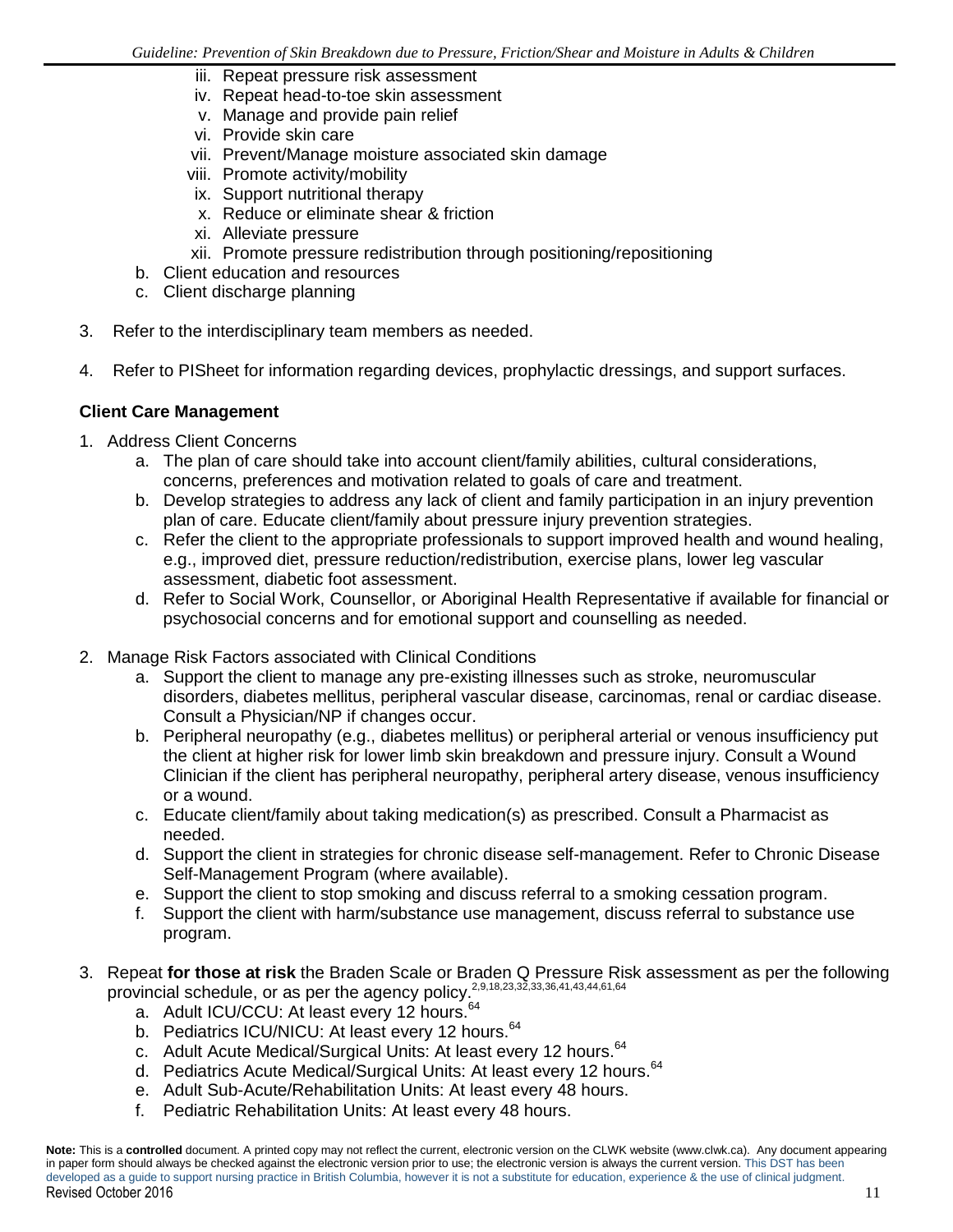- g. Community Care: At every visit within the first 3 weeks, then transition to quarterly based on documented clinical assessment.<sup>64</sup>
- h. Residential Care: Once weekly for 4 weeks, then transition to interRAI PURS for scheduled monitoring.

Reassess all clients if the following occurs:

- i. If the client condition has changed,
- ii. If the client has been transferred to/from another care setting, or
- iii. If the client has been hospitalized (e.g., day surgery/day procedures).
- 4. Repeat **for those at risk** the Head-to-Toe skin assessment in conjunction with the Braden Scale reassessment schedule:
	- a. For clients in all care settings complete a head-to-toe skin assessment with positioning/ repositioning, and/or in conjunction with completion of the Braden Risk assessment. For community clients at risk, teach the family or caregiver to do a daily skin assessment and report skin issues identified.
		- i. Reassess for evidence of pressure on all bony prominences: occiput, scapula, vertebra, iliac crest, great trochanter or femur, sacrum, coccyx, lateral and medial malleolus (ankle), and calcaneus (heel).
		- ii. Reassess skin folds for evidence of moisture and/or pressure damage.
		- iii. Reassess twice daily for evidence of Medical Device Related Pressure Injury under any device (e.g., splints, halo vest, endotracheal tube, tracheostomy, heel boots).
		- iv. Reassess for evidence of a Mucosal Membrane Pressure Injury (do not stage).
		- v. Remove compression stockings, support hose, braces, offloading boots twice daily to assess skin on the lower extremities. Teach family or caregiver to assist with schedule and report skin issues identified.
	- b. Complete a head-to-toe skin assessment when the client transitions between units/healthcare settings e.g., OR to PARR/PACU and to the surgical unit, and following transition to any care setting e.g., hospitalization.
- 5. Manage/Provide Pain Relief
	- a. Administer analgesic medication regularly and in the appropriate dose to control pain; refer the client to a Physician/NP if pain is not well controlled.
	- b. Encourage repositioning as a means to reduce pain. Work with client, family and OT/PT to achieve positioning/repositioning that does not exacerbate pain.
	- c. Use therapeutic support surfaces and devices as appropriate and available to redistribute pressure away from painful areas when lying or sitting.
	- d. Organize care to coordinate with analgesic administration allowing sufficient time for the analgesic to take effect; monitor for sedating side effects.
	- e. Reassess pain at regular intervals and note any increase in pain severity.
- 6. Provide Skin Care
	- a. Cleanse skin gently with pH balanced, non-sensitizing skin cleansers and moisturize skin with lotions or creams; avoid moisturizers with allergens such as perfume, lanolin, preservatives, emulsifiers and stabilizers.
	- b. Avoid hot water and excessive scrubbing/friction during hygiene care; use a soft cleansing cloth and pat the skin dry.
	- c. Avoid massaging over bony prominences.
	- d. Gently cleanse skin folds and perineal area after each incontinent episode with a no-rinse skin cleanser. Do not rub the skin to dry. Gently pat skin dry as needed.
	- e. Apply a skin protectant/barrier product to protect skin from urine, feces and perspiration.
	- f. Avoid the use of powders and talc to reduce moisture.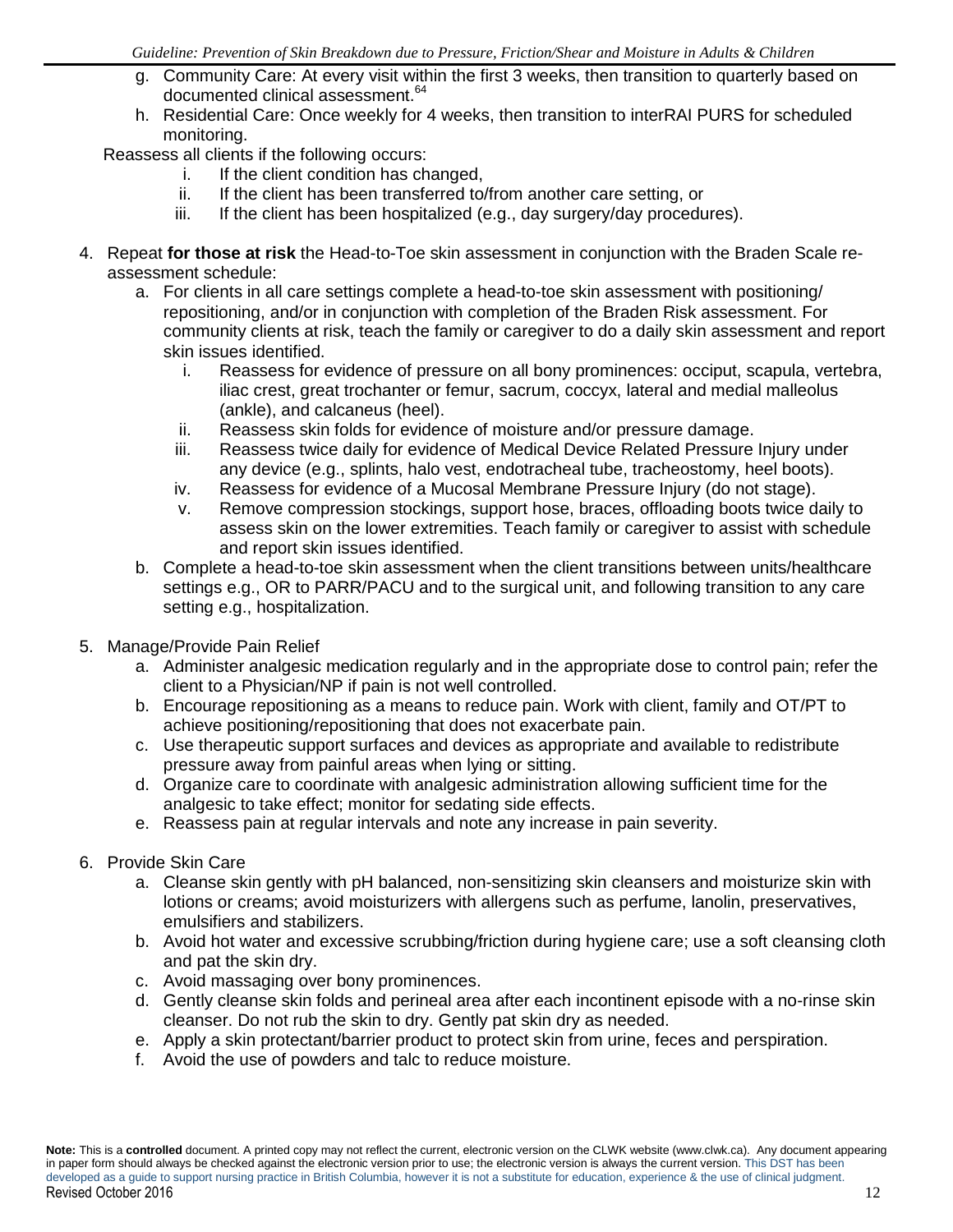- 7. Prevent/Manage Moisture Associated Skin Damage
	- a. Avoid using incontinent briefs/pads unless the client is unable to toilet successfully.
	- b. If using incontinent briefs/pads. check them when repositioning (e.g., every 2 hours) or if client positions independently then check every 4 hours and change briefs/pads when soiled or wet.
	- c. If using containment products consider use of breathable products that support air circulation and water vapour evaporation, or a two-piece device (mesh panties and pad insert).
	- d. Do not 'double pad' the client. If the client voids large amounts use a more absorbent product or change the continence product more frequently.
	- e. Do not use soaker pads if the client is wearing incontinence briefs.
	- f. Urinary management:
		- i. Establish toileting routine.
		- ii. Establish bladder retraining schedule if required.
		- iii. Consider male external/condom catheter with leg/night bag.
		- iv. Consider female urinary pouches (if available).
		- v. If appropriate consider an indwelling catheter, to protect the skin from feces and infected urine until the incontinence problem has been addressed.
	- g. Fecal management:
		- i. Establish a toileting routine.
		- ii. Consider fecal containment device.
		- iii. Consider a fecal management system (FMS).
		- iv. Refer to Dietitian.
		- v. Consult with Pharmacy re: medication(s).
	- h. Perspiration related skin damage:
		- i. Prevent/treat intertrigo in groins, axillae and under breasts by separating skin folds with a moisture wicking fabric to reduce friction and absorb/wick moisture [\(Link to PISheet\)](https://www.clwk.ca/buddydrive/file/interdry-ag/).
		- ii. Consider use of a low air loss therapeutic surface.
		- iii. Consider use of a 'microclimate manager' (water resistant vapour-permeable mattress cover). This device supports a microclimate which changes moisture evaporation rate and helps dissipate heat from the skin.
		- iv. Remove transfer boards, slider sheets or lifting slings from under clients after use if they could potentially cause areas of moisture, friction, shear, or pressure. A sling may be left under the client if approved by OT/PT or the Wound Clinician.
	- i. Refer to the Wound Clinician, Physician/NP and/or the OT/PT for unresolved urinary/fecal continence issues, intertrigo, IAD, MASD, or if a yeast/bacterial skin infection is suspected.
	- j. Refer to the Wound Clinician and/or the OT/PT if the Braden subscale 'moisture' is 2 or less (often moist/constantly moist); or if the Braden Q subscale 'moisture' is 2 or less (very moist/constantly moist).
	- k. Operating Room:
		- i. During surgical procedures, assess and avoid pooling of all surgical solutions and body fluids under the client. $60$
		- ii. Ensure transfer boards, slider sheets or lifting slings are removed from under clients as they could potentially cause areas of moisture, friction/shear, or pressure.
- 8. Promote Activity/Mobility
	- a. Assess functional capacity, particularly in regard to repositioning, posture, and the need for assistive equipment and personnel.
	- b. Avoid the use of physical and chemical restraints to restrict mobility unless required to manage a medical condition (refer to Health Authority's Least Restraint policy).
	- c. Consider the impact of sedation on activity and mobility.
	- d. If the client can ambulate with assistance, provide assistance at regular intervals.
	- e. Provide equipment and aids for safe lifts, transfers and mobility.
	- f. Refer to OT/PT if the Braden subscale 'activity' is 2 or less (chairfast/bedfast)
	- g. Refer to OT/PT if the Braden subscale 'mobility' is 2 or less (very limited/completely immobile).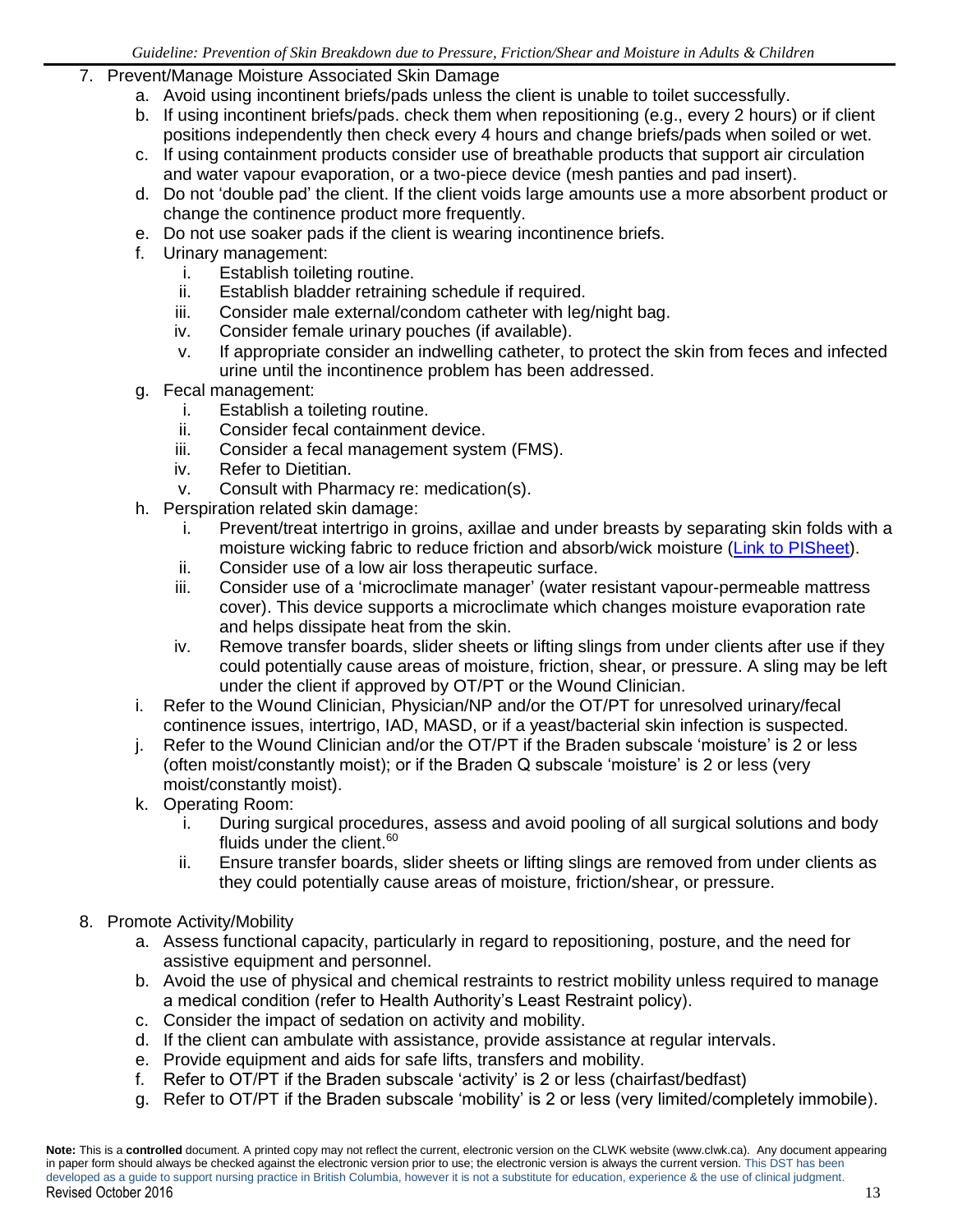- h. Refer to OT/PT or Wound Clinician if the Braden subscale or if the Braden Q subscale 'sensory perception' is 2 or less (very limited/completely limited).
- 9. Support Nutritional Therapy (Oral, Enteral & Parenteral)
	- a. Maximize the client's nutritional status based on an individualized assessment of adequate protein and calorie intake, if compatible with goals of care. Assess for renal dysfunction if increased protein intake is indicated.
	- b. Offer fluids every 2 hours, especially for those with dehydration, fever, vomiting, profuse sweating, and/or diarrhea unless contraindicated, e.g., heart failure, renal failure. Assess for renal or liver dysfunction and heart failure if increased fluid intake is indicated.
	- c. For pediatric clients, assess fluid intake based on an appropriate weight-based calculation (100 mL/kg for the first 10 kg - 50 mL/kg, or for second 10 kg - 20 mL/kg for remainder) as per their clinical condition.
	- d. If client wears dentures (full/partial) ensure dentures are in place in preparation for meals/snacks. Provide assistance with meal set-up and/or feeding as required
	- e. Document food/fluid intake (percentage %) during meals and record issues with poor intake and dietary intolerances (e.g., swallowing or poor fitting dentures).
	- f. Refer to the appropriate professional Speech Language Pathologist (SLP) or Registered Dietitian (RD), if the client has difficulty swallowing, poor fitting dentures, or other problems eating or digesting food.
	- g. Weight client weekly, or according to agency policy, to determine weight loss/gain. Refer to the Dietitian if the client is losing more weight or excessively gaining weight that is not desired or not related to fluid changes.
	- h. Pediatric clients may require more frequent weight assessment as per agency policy.
	- i. Clients receiving supportive palliative/end-of-life care, consult client/family and RD to plan appropriate nutritional choices.
	- j. If the client is receiving enteral nutrition, maintain schedule.
	- k. If the client is receiving parenteral nutrition, maintain schedule.
	- l. Refer to the Dietitian if the Braden subscale 'nutrition' is 2 or less (probably inadequate/very poor); or if the Braden Q subscale 'nutritional' is 2 or less (inadequate/very poor). Dietitian to maximize the client's nutritional status based on assessment of adequate protein, calorie/fluid and micronutrient intake, if compatible with goals of care.
- 10. Reduce or Eliminate Friction/Shear
	- a. When sitting, ensure client's feet are supported directly on the floor, on a foot stool or a foot rest so that the hips and knees are at 90 degrees to prevent sliding forward in the wheelchair or chair. 54
	- b. If the client is sitting in a tilting chair or wheelchair use the tilt feature regularly to redistribute the pressure. Adjust angle of tilt to redistribute pressure as per schedule developed with OT/PT.
	- c. When moving the client up in bed, ensure the bed is flat. Ensure the client is positioned such that the hip bones are aligned 10 cm above the point where the bedframe flexes. Then raise the knee gatch 10 - 20 degrees before the HOB is raised.
	- d. Elevating the head of the bed (HOB):
		- i. Elevate HOB less than or equal to 30 degrees ( $\leq 30^0$ ) unless contraindicated (e.g., a medical condition, respiratory issues, or dysphagia).
		- ii. If HOC elevation greater than 30 degrees  $(>30^0)$  is needed e.g., when client is eating, is receiving and enteral/nasogastric feed or is at risk for aspiration pneumonia, develop a care strategy to minimize the risk of shear.
		- iii. Refer to OT/PT, Dietitian, Wound Clinician, and/or Physician/NP.
		- iv. Elevate head of bed first and then suspend the heels off the surface of the bed.
		- v. Consider doing the 'trunk release maneuver' (TRM) to ensure proper positioning in bed [\(link to Sitting up in Bed video\)](https://www.clwk.ca/buddydrive/file/sitting-up-in-bed/). Consult OT/PT for TRM,
	- e. Clients who have had hip and knee surgery should **not** have the knee gatch raised to avoid flexion of these joints. Refer to post-operative orders. Assess heels and sacrum and provide therapeutic device as needed.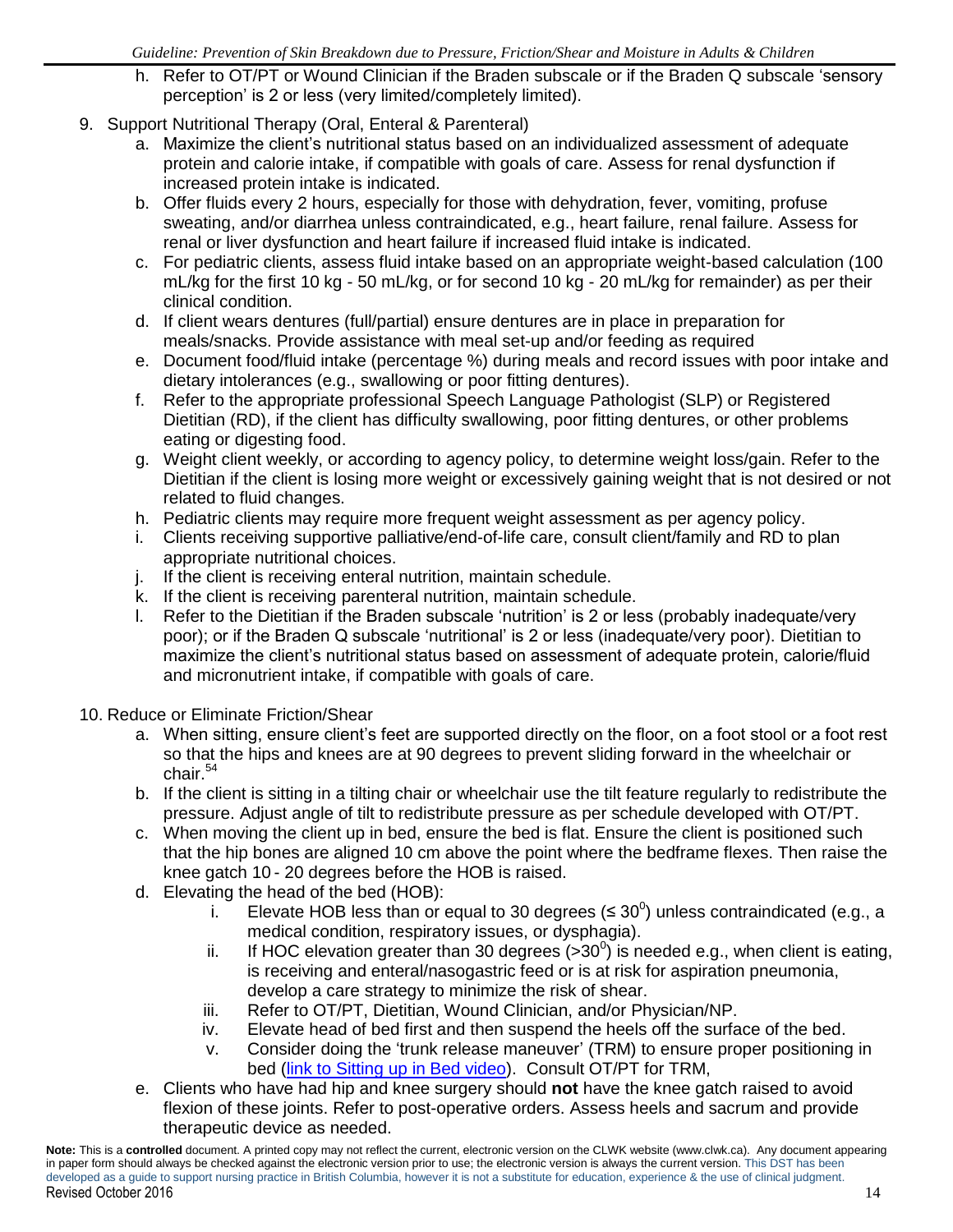- f. Use an agency approved lift or transfer sheet to minimize friction and/or shear when repositioning; do not drag the client.
- g. For lateral transfers (e.g., bed to stretcher or stretcher to operating table) use sliding boards, roll boards or transfer sheets to minimize risk of skin injury.
- h. Use of patient handling equipment, such as positioning slings with ceiling lifts, to avoid shear and friction when repositioning.
- i. Use products such as elbow and heel protectors to minimize contact between the skin and bed linen.
- j. Do not leave client on a bedpan longer than necessary.
- k. For children, select a pressure redistribution device that prevents occipital pressure injuries.
- l. In critical care units, consider use of a prophylactic silicone dressing for prevention of shear in the sacral and coccyx area.
- m. Refer to OT/PT or the Wound Clinician when the Braden Subscale for friction/shear is 2 or less (potential problem/problem); or if the Braden Q subscale is 2 or less (problem/significant problem).

#### 11. Alleviate Pressure

- a. Avoid multiple layers of bedding or padding, especially 'soaker pads' (folded in  $\frac{1}{2}$  or  $\frac{1}{4}$ 's), for therapeutic support surfaces; use only those coverings or pads that are recommended for specialty beds or seating surfaces.
- b. Ensure that bed linens beneath the client are smooth and unwrinkled.
- c. For children, high-specification pressure redistribution surfaces should be utilized to prevent occipital pressure injuries. Pediatric heads are at greater risk due greater size and weight; hands and feet are at risk due to very small skin surfaces.
- d. Suspend heels:
	- i. Suspend heels off the surface of the bed at all times even when using a therapeutic support surface; use pillows, therapeutic pressure offloading devices, heel suspension boots, or devices specifically designed for the client.<sup>57</sup>
	- ii. Support the knees to avoid hyperextension when heels are suspended.
	- iii. Heel suspension in bed is especially important for clients with diabetes mellitus, peripheral vascular disease, neuropathy, and after surgery.
	- iv. Collaborate with an OT/PT or a Wound Clinician to determine the most appropriate heel off-loading device if necessary. Do not use rolled blankets, towels, incontinent pads, or intravenous bags to suspend heels.
	- v. Heel protectors provide protection from friction/shear, but not from pressure as they do not suspend heels off the bed.
- e. Minimize or relieve pressure from medical devices, such as oxygen tubing, catheter and intravenous tubing, casts and restraints. Lift or remove medical devices twice daily to assess for skin breakdown. Use a thin piece of foam or dressing to alleviate pressure under these devices.
- f. Do not use rings, donut-type devices or synthetic or natural sheepskin to redistribute pressure over bony prominences.
- g. Consider pressure redistribution devices, such as gel pads when using commode chairs and bath benches.
- h. Remove transfer boards from under the client after use.
- h. British Columbia's Safe Patient Handling guidelines recommend that a mechanical repositioning sling is to be left beneath the client after its use, but the NPUAP **does not** recommend leaving moving/handling repositioning slings beneath the client unless the sling is specifically designed to be left in place:
	- i. Ensure that the repositioning sling used is one designed to be left beneath the client.
	- ii. If the sling is not specifically designed to be left in place, then close monitoring of the skin is required as the sling can potentially cause areas of friction/shear, or pressure.
	- iii. Consult OT/PT/Wound Clinician if there is an anticipated skin breakdown concern for a client who requires a repositioning sling, regardless of whether the sling is designed to be left beneath the client or not.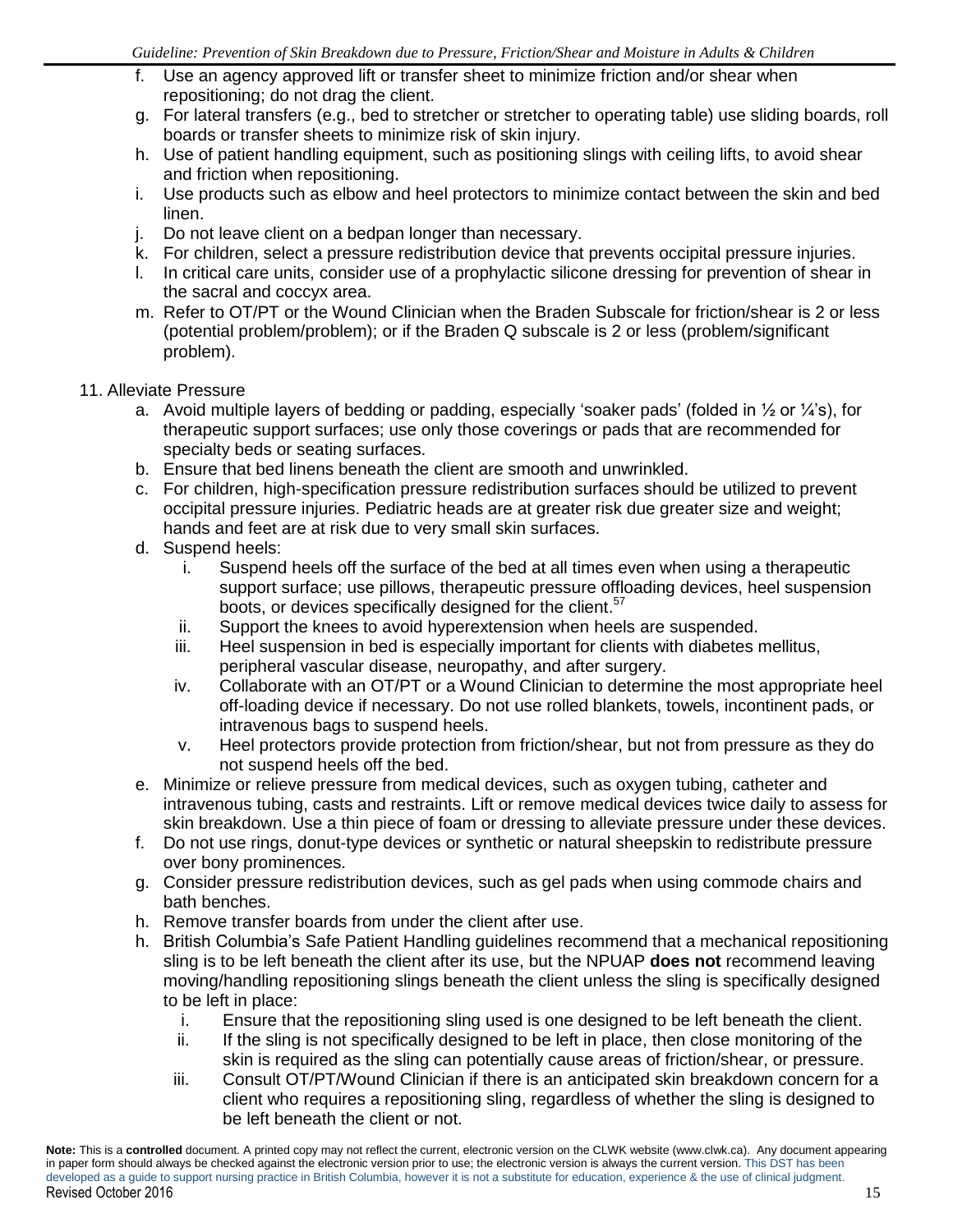- i. Upon transferring from bed to chair or from bed to toilet inspect skin for any new, or additional damage.
- j. If the client's current mattress does not provide enough pressure relief and/or the client has a pressure injury affecting more than one turning surface, consider a therapeutic support surface; use Selection Algorithm and/or consult with OT/PT or a Wound Clinician for appropriate support surface. Decisions regarding the use and type of therapeutic support surface is based on the client's:
	- skin moisture,
	- immobility,
	- presence of friction/shear,
	- bed positioning (lying, sitting),
	- transfers,
	- tissue perfusion,
	- body size and weight of the individual,
	- the impact on caregivers, and the
	- ease of use and benefits of the surface.
- k. Reassess the effectiveness of the therapeutic support surface/device and monitor the surface twice daily (acute & residential care) or with each home visit to ensure that it is properly inflated and is not 'bottoming out'.
	- i. Bottoming out occurs when a reactive or an active support surface provides insufficient support to adequately distribute pressure due to excessive immersion; the client presents as sitting or lying on the underlying structure of the bed or chair.
	- ii. To assess 'bottoming out' the clinician hand is placed between the bony prominence and support surface to determine if there is adequate cushioning.
	- iii. This is to be conducted on air mattress overlays and chair cushions, but not on a mattress replacement system or integrated bed system.<sup>60</sup>
- 12. Promote Pressure Redistribution through Positioning/Repositioning
	- a. Consult with an OT/PT or Wound Clinician as necessary to assess and recommend positioning techniques, patient handling equipment, seating adaptations, or devices for independent positioning and treatment for fixed or flexible deformities.
	- b. For community clients engage family caregivers and/or Home Support Services regarding the client's need for positioning/repositioning.
	- c. For children, pediatric clients, engage family in pressure redistribution strategies through holding and turning schedules.
	- d. Provide clients with devices that will enable independent positioning and transfers, such as trapeze bars, transfer boards, transfer poles, and bed rails.
	- e. For clients who are **bedbound,** or on **bedrest:** 
		- i. An every 2 hour (q2h) turning/repositioning schedule is determined based upon documented clinical judgement of the client's:
			- clinical condition, (*See Assessment #2 for detailed list of risk factors*),
			- Braden Risk subscale scores, primarily focused on sensory perception, moisture, activity, mobility, and friction/shear; Braden Q subscales also assess tissue perfusion and oxygenation,
			- head-to-toe skin assessment.
			- sleep cycles and patterns,
			- mattress, (e.g., standard hospital bed mattress versus a therapeutic support surface), and/or
			- number of turning surfaces available, e.g., the presence of a pressure injury, incisional line, devices/splints.
		- ii. Use the turning/repositioning of the client as an opportunity to provide additional care e.g., reassess skin, offer fluids, provide mouth care, manage incontinence, offer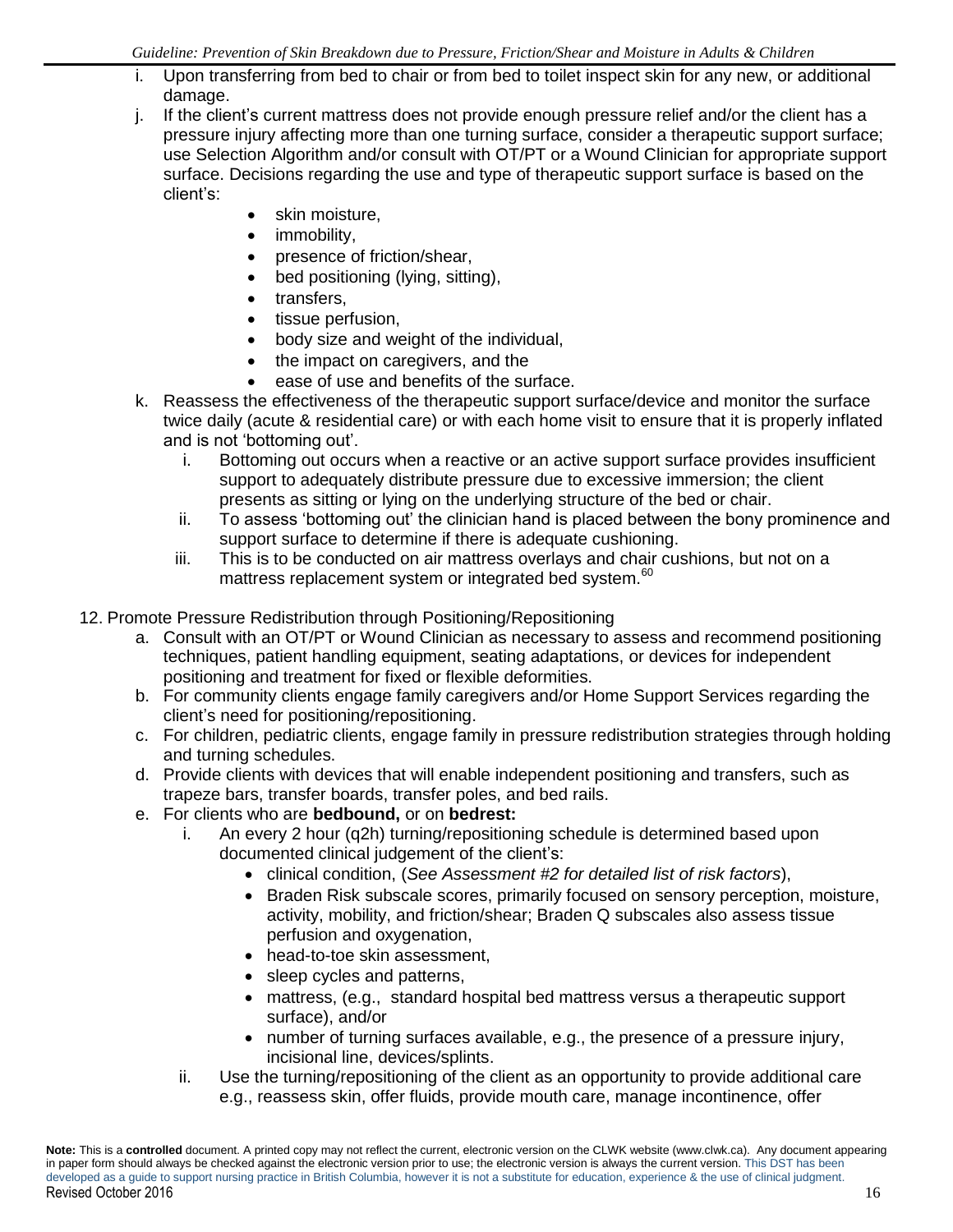reassurance, and assess overall condition. Small shifts in position can be used to relieve pressure between a full turn/repositioning.

- iii. Reposition (supine to lateral, or lateral to lateral) with each full turn/repositioning and avoid positioning the client onto any reddened area, pressure injury, or deep tissue injury. Small shifts of position e.g., adjustment of the pillow or wedge between a full turn/repositioning may be needed depending upon the client condition.
- iv. When clients are side lying, use foam wedges or pillows to support a lateral position with a 15 $0$ -30 $0$  degree tilt; use your hand to determine if the sacrum is off the bed.<sup>64</sup> Avoid contact between bony prominences such as knees and ankles.
- v. If the client is on a rotation/tilt-bed, then use the tilt feature regularly to redistribute pressure. Consult with an OT/PT for degree of tilt and tilt schedule as necessary.
- vi. Consider the use of patient handling equipment, such as positioning slings with ceiling lifts, to reduce friction/shear with repositioning.
- vii. For those clients who cannot get up in a chair and who have a sacral/coccyx pressure injury, develop a care strategy to minimize the risk of when HOB elevation greater than 30 degrees ( $>$ 30 $^0$ ) is needed e.g., meal time, enteral/nasogastric feeding or respiratory concerns. Consult Physician/NP/Dietitian and/or OT/PT.
- f. For clients who are **chair-bound**:
	- i. The time the client sits 'up-in-chair' schedule is determined by their overall health, fatigue level, tissue tolerance, overall treatment objectives, comfort and whether or not a pressure injury is present. Weigh the risks and benefits of supported sitting against the benefits to the client's physical and emotional health - document the decision.
	- ii. The proper sitting position is with the client's weight evenly distributed on the ischia (ischial tuberosities). (*See Appendix A)*
	- iii. For clients who can move independently in their chair teach them to do 'pressure relief lifts' or other pressure relieving maneuvers as appropriate to shift their weight every 15 minutes, for a duration of 30-90 seconds (to promote blood flow to the tissues) by leaning side-to-side or leaning forward and backward.
	- iv. For those clients who cannot move independently while seated conduct small shifts in position every 1 hour (q1h).
	- v. Consult OT/PT for specific client seating needs e.g., for a seating assessment (wheelchair, geriatric-chair) if patient is sliding out of recommended seating position. A seat-tilt may be recommended to prevent sliding down in the wheelchair/geriatric-chair.
	- vi. Avoid elevating the leg-rests, unless clinically indicated (e.g., fracture of the foot, ankle, lower leg) as the elevation pulls the pelvis into a sacral sitting posture as opposed to an ischial tuberosity sitting posture, causing increased pressure on the coccyx and/or sacrum.
	- vii. Adjust foot rests and arm rests to support the proper posture and provide pressure redistribution. Support feet using a foot stool or footrests.
	- viii. If the client is seated in a tilt-wheelchair, then use the tilt feature to redistribute pressure. Consult with OT/PT for degree of tilt, and tilt schedule as necessary.
	- ix. If sitting in the chair is necessary for clients with ischial tuberosity pressure injuries, develop a care strategy to minimize the risk of a new pressure damage e.g., coordinate sitting periods with meal times. Consult a seating specialist and/or OT/PT.
- g. Operating Room Procedures:
	- i. Intraoperative:
		- Position client in such a way as to reduce the risk of pressure injury development during surgery.<sup>60,65</sup>
		- Pad elbows and place the palm facing the thigh and support the arm.
		- Ensure the feet and legs are not crossed.
		- Pad any part of the leg or foot that comes in contact with the stirrups. Ensure the legs do not come into contact with the post of the stirrup.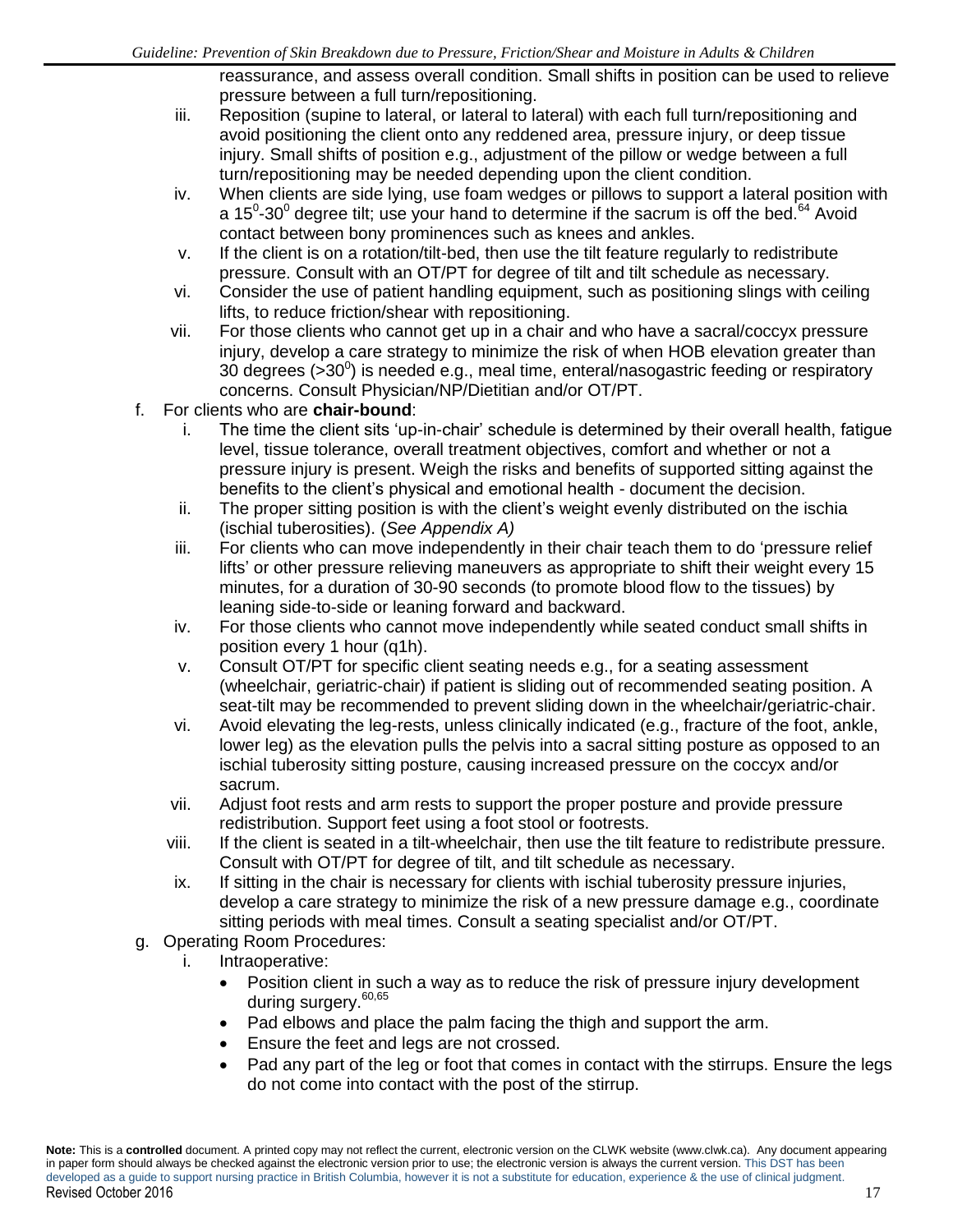- Consider use of a high specification reactive foam or alternating pressure support (active) surface on the OR table for all individuals identified as at risk of developing a pressure injury.
- Use additional support surfaces (e.g., facial pads) to offload points on the face and body while in the prone positon.
- Suspend heels free of the surface of the OR table (e.g., heel suspension devices distribute the weight of the leg along the calf without placing pressure on the Achilles tendon).
- Prevent client from being positioned directly on a medical device unless it cannot be avoided.
- OR staff to communicate operative positioning and areas of risk.
- ii. Postoperative:
	- Lift the client; do not drag from stretcher to/from the operative table or recovery room bed.
	- Position client differently preoperatively and postoperatively than the position adopted during surgery.
	- Complete a head-to-toe skin assessment especially for those areas at risk during the operative period.
- 13. Notify a Wound Clinician, Physician/NP, and or OT/PT if the following are evident:
	- a. A new or worsening pressure area/skin breakdown.
	- b. A new or worsening skin breakdown related to incontinence or moisture.

## **Client Education and Resources**

- 1. Teach and educate client and/or family about:
	- a. Hand hygiene procedures.
	- b. Interdisciplinary wound care members' roles e.g., OT/PT, SW, RD, Physician, NP, and/or ETN/Wound Clinician.
	- c. Signs of pressure injury and/or skin breakdown.
	- d. The importance of proper positioning and strategies for pressure redistribution, including regular examination of the skin, especially over bony prominences.
	- e. Strategies for reducing or eliminating friction and shear, if indicated.
	- f. The need to:
		- i. Cleanse the skin with warm water and a mild unscented soap.
		- ii. Apply a moisturizer after cleansing and daily to dry skin.
		- iii. Use of a skin protectant/barrier on skin irritated by urine or stool.
		- iv. Apply moisture transfer textile (wicking materials) in skin folds to manage moisture.
	- g. Strategies for improving nutrition (e.g., meal preparation), if indicated.
	- h. Pain management strategies, if indicated.
	- i. If client is chair-bound, reinforce the importance of doing weight shifts.
	- j. The use of pressure redistribution devices, if indicated.
	- k. When to seek assistance from healthcare personnel.
	- l. Community support for obtaining equipment, supplies, and/or devices, as appropriate.
	- m. The benefits of smoking cessation.
- 2. Provide client/family with appropriate written materials that support and reinforce teaching. Document what specific written materials were discussed and given to the client/family.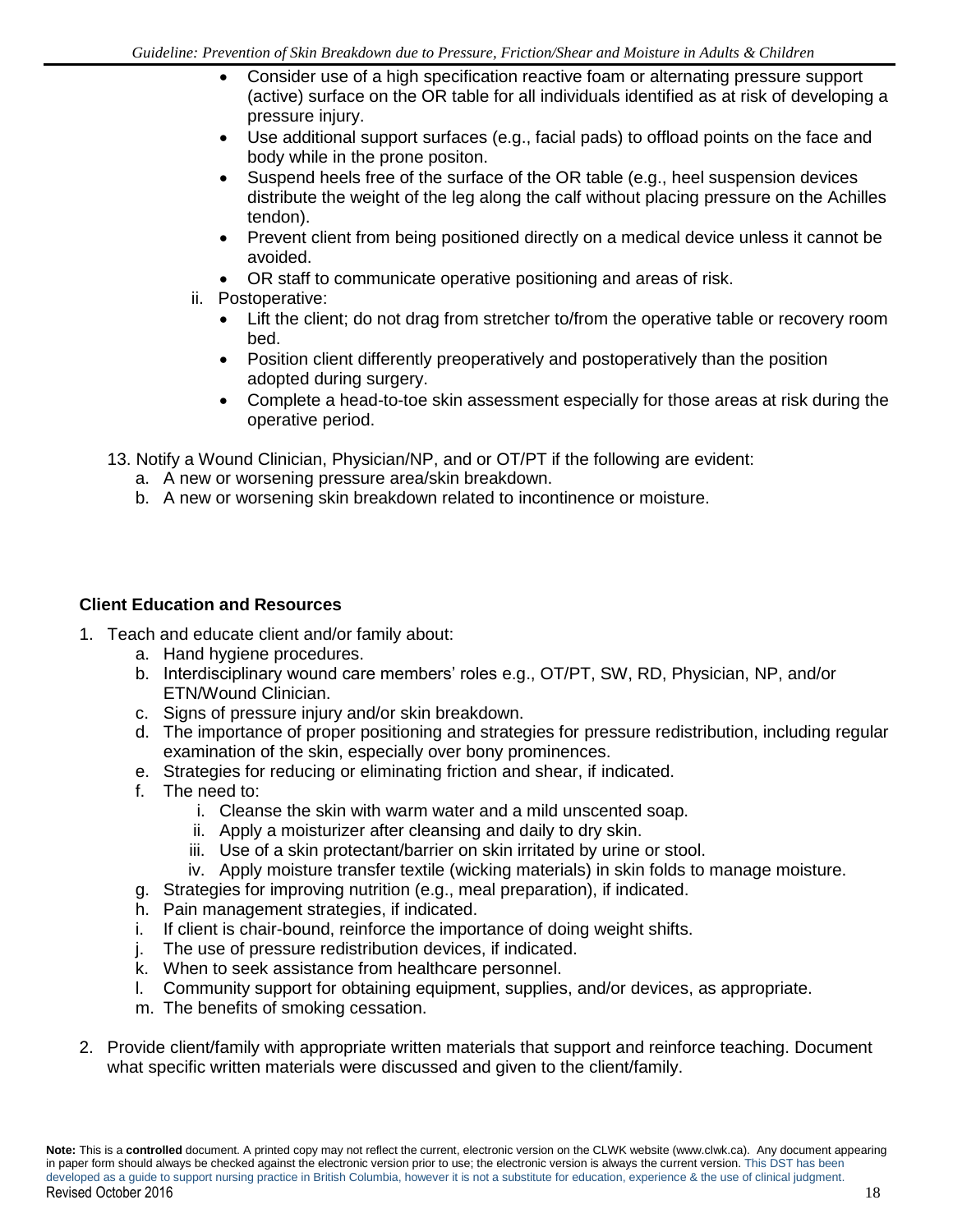## **Discharge Planning**

- 1. Plan client discharge needs when a client who is at risk for, or currently experiencing pressure injuries or skin breakdown, is being transferred to another unit e.g., from the PACU to a surgical unit, or transitioning to or from another care setting - acute care, community care, or residential care. Ensure the receiving unit or facility is provided with a care plan that outlines the current client skin/wound care plan including strategies for reducing risk status and preventing pressure injuries and skin breakdown.
- 2. Advance notice should be given when transferring clients who need specialized pressure redistribution equipment to ensure it is in place at the time of transfer.
- 3. Plan the discharge planning process; if discharge is anticipated, processes should be started during the initial client encounter and should support timely discharge and optimal client independence.
- 4. Collaborate with OT/PT for equipment/surface planning prior to client transfer.
- 5. Communicate current Braden Scale or Braden Q Scale risk level and head-to-toe skin assessment findings to receiving care setting.

## **Client Clinical Outcomes**

The intended client clinical outcomes are the goals of the care plan developed in collaboration with the interprofessional team, the client and family.

- 1. Intended
	- a. The client's skin remains intact.
	- b. There is early recognition of the risk of developing a pressure injury, use of the Braden Risk Assessment.
	- c. Interventions are implemented to prevent or limit skin breakdown.
	- d. If a pressure injury occurs, appropriate strategies are implemented to promote wound healing.
	- e. If a pressure injury occurs, strategies are in place to promote wound healing.
	- f. If a pressure injury occurs, the safety event is reported as per health authority/agency guidelines (BC Patient Safety Learning System).
- 2. Unintended
	- a. The client develops a pressure injury, Deep Tissue Injury, Medical Device Related Pressure Injury, or Mucosal Membrane Pressure Injury.
	- b. There was no early recognition of the risk of developing a pressure injury.
	- c. Interventions were not implemented to prevent or limit skin breakdown.
	- d. A pressure injury occurred, and appropriate strategies were not implemented to promote wound healing.
	- e. If a pressure injury occurs, the safety event is not reported as per health authority/agency guidelines (BC Patient Safety Learning System).

#### **Documentation**

- 1. Document initial and ongoing Braden Scale or Braden Q Scale assessment score and Head-to-Toe skin assessment, BRAIFS or BRAIFS-Q, care plan, client clinical outcomes, and care plan revisions as per agency policy.
- 2. Document client/family education and written materials discussed (e.g., prevention strategies).
- 3. If the client develops a pressure injury, deep tissue injury, medical device-related pressure injury, or mucosal membrane pressure injury, report the 'safety event' as per health authority/agency policy.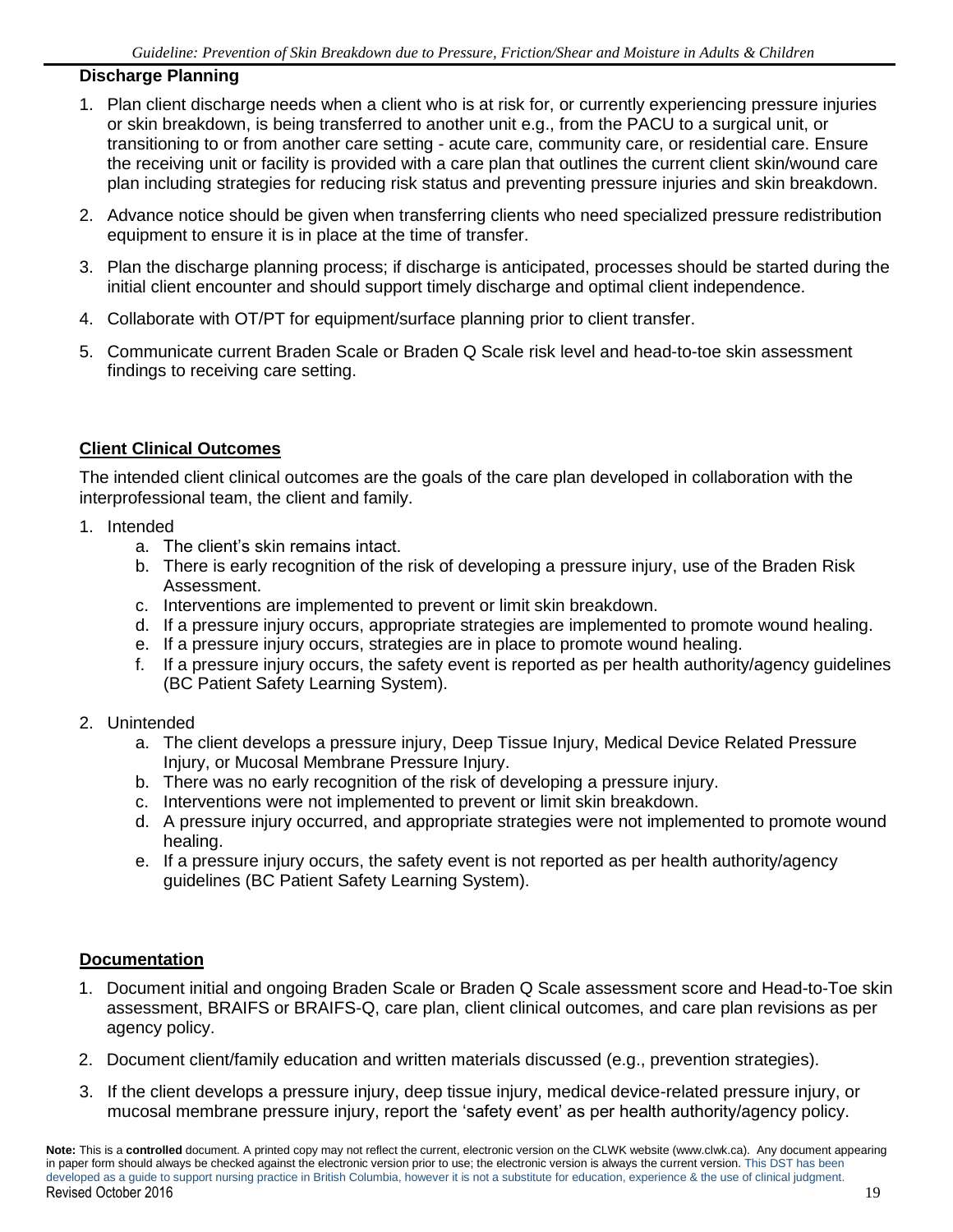#### **References/Bibliography**

- 1. Aronovitch, S. (2007). Intraoperatively acquired pressure ulcers: Are there common risk factors? *Ostomy Wound Management, 53*(2): 57-69. Retrieved from [http://ekstern.infonet.regionsyddanmark.dk/Files/Formularer/Upload/2012/07/Intraoperatively%20Acquired%20Pre](http://ekstern.infonet.regionsyddanmark.dk/Files/Formularer/Upload/2012/07/Intraoperatively%20Acquired%20Pressure%20Ulcer.pdf) [ssure%20Ulcer.pdf](http://ekstern.infonet.regionsyddanmark.dk/Files/Formularer/Upload/2012/07/Intraoperatively%20Acquired%20Pressure%20Ulcer.pdf)
- 2. Agency for Healthcare Research & Quality. (2014, October). *What are the best practices in pressure ulcer prevention that we want to use?* Author: Rockville, MD. Retrieved from <http://www.ahrq.gov/professionals/systems/hospital/pressureulcertoolkit/putool3.html>
- 3. Ayello, E, & Sibbald, G., (2008). Nursing standard of practice protocol: Pressure ulcer prevention & skin tear prevention. Hartford Institute for Geriatric Nursing. Retrieved from [http://consultgerirn.org/topics/pressure\\_ulcer\\_and\\_skin\\_tears/want\\_to\\_know\\_more](http://consultgerirn.org/topics/pressure_ulcer_and_skin_tears/want_to_know_more)
- 4. Baharestani, M. M., & Ratliff, C. R. (2008). *Pressure ulcers in neonates and children: An NPUAP white paper*. Retrieved from [http://www.npuap.org/wp-content/uploads/2012/01/peds\\_white\\_paper.pdf](http://www.npuap.org/wp-content/uploads/2012/01/peds_white_paper.pdf)
- 5. Bergquest, S., et al. (2001). Braden Scale: Validity in community-based older adults receiving home health care*. Applied Nursing Research, 14*(1), 36-43.
- 6. Bergquist-Beringer, S., et al. (2011). Adapting pressure ulcer prevention for use in home health care. *Journal of Wound Ostomy Continence Nursing, 38*(2), 1-10. Retrieved from<http://www.ncbi.nlm.nih.gov/pubmed/21326116>
- 7. Bergstrom, N., et al. (2013). Turning for Ulcer ReductioN: A Multisite randomized clinical trial in nursing homes. *Journal of the American Geriatrics Society, 61*(10), 1705-1713. Retrieved from <http://www.ncbi.nlm.nih.gov/pubmed/24050454>
- 8. Best, K. L., et al. (2012). The effect of a trunk release maneuver on peak pressure index, trunk displacement and perceived discomfort in older adults seated in a high Fowler's positon: A randomized controlled trial. *BMC Geriatrics, 12*(72), doi:10.1186147123181272 Retrieved from <http://bmcgeriatr.biomedcentral.com/articles/10.1186/1471-2318-12-72>
- 9. Black, J., et al. (2011). Pressure ulcers: Avoidable or unavoidable? Results of the NPUAP consensus conference. *Ostomy Wound Management, 57*(2), 24-37.
- 10. Black, J., et al. (2014). Ten top tips-preventing pressure ulcers in the surgical patient. *Wound International, 5*(4), 14-18. Retrieved from http:// http:// [www.wintjournal.com/media/journals/\\_/.../014\\_wint\\_5-4\\_black-et-al.pdf](http://www.wintjournal.com/media/journals/_/.../014_wint_5-4_black-et-al.pdf)
- 11. Black, J. (2015). *The operating room: For NPUAP.* Retrieved from [http://www.npuap.org/wp](http://www.npuap.org/wp-content/uploads/2015/02/2.-Patients-in-the-OR-J-Black.pdf)[content/uploads/2015/02/2.-Patients-in-the-OR-J-Black.pdf](http://www.npuap.org/wp-content/uploads/2015/02/2.-Patients-in-the-OR-J-Black.pdf)
- 12. Canadian Institute for Health Information. (2013). *Compromised wounds in Canada*. Retrieved from [https://secure.cihi.ca/free\\_products/AiB\\_Compromised\\_Wounds\\_EN.pdf](https://secure.cihi.ca/free_products/AiB_Compromised_Wounds_EN.pdf)
- 13. Canadian Malnutrition Task Force. (2008). *What is malnutrition?* Retrieved from <http://nutritioncareincanada.ca/malnutrition/what-is-malnutrition/>
- 14. Canadian Obesity Network. (2016). *Obesity in Canada.* Retrieved from [http://www.obesitynetwork.ca/obesity-in](http://www.obesitynetwork.ca/obesity-in-canada)[canada](http://www.obesitynetwork.ca/obesity-in-canada)
- 15. Centers for Disease Control and Prevention. (2016). *About child and teen BMI*. Retrieved from [http://www.cdc.gov/healthyweight/assessing/bmi/childrens\\_bmi/about\\_childrens\\_bmi.html](http://www.cdc.gov/healthyweight/assessing/bmi/childrens_bmi/about_childrens_bmi.html)
- 16. Clinical Guidelines from Fraser Health (2005), Interior Health (2007), Northern Health (2009), and Vancouver Island Health Authority (2007).
- 17. Curley, M. A, Q., et al., (2003, Jan/Feb). Predicting pressure ulcer risk in pediatric patients: The Braden Q scale. *Nursing Research, 52*(1), 22-23. Retrieved from [http://www.marthaaqcurley.com/uploads/8/9/8/6/8986925/braden\\_q\\_scale.pdf](http://www.marthaaqcurley.com/uploads/8/9/8/6/8986925/braden_q_scale.pdf)
- 18. Defloor, T., et al. (2005). The effect of various combinations of turning and pressure reduction devices on the incidence of pressure ulcers. *International Journal Nurs Stud, 42*(1), 37-46. <http://www.ncbi.nlm.nih.gov/pubmed/15582638>
- 19. Dorner, B., et al. (2009). *The role of nutrition in pressure ulcer prevention and treatment: An NPUAL white paper*. Retrieved from<http://www.npuap.org/wp-content/uploads/2012/03/Nutrition-White-Paper-Website-Version.pdf>
- 20. European Pressure Ulcer Advisory Panel & National Pressure Ulcer Advisory Panel. (2009). *Prevention and treatment of pressure ulcers: Clinical practice guideline*. Washington DC: National Pressure Ulcer Advisory Panel.
- 21. European Pressure Ulcer Advisory Panel. (1998). *Pressure ulcer prevention guidelines*. Retrieved from [www.epuap.org/glprevention.htmL](http://www.epuap.org/glprevention.html)
- 22. Fisher, A., et al. (2004). Factors associated with pressure ulcers in adults in acute care hospitals. *Advances in Skin and Wound Care, 17(*2), 80-90.
- 23. Flynn-Makic, M. B., et al. (2014). Examining the evidence to guide practice: Challenging practice habits. *Critical Care Nurse, 34*(2), 28-46.
- 24. Fowler, E., et al. (2008). Practice recommendations for preventing heel pressure ulcers. *Ostomy Wound Management, 54*(10), 42-57.
- 25. Garcia, A. D. (2015). *Critically ill patients: For NPUAP*. Retrieved from [http://www.npuap.org/wp](http://www.npuap.org/wp-content/uploads/2015/02/1.-Critically-Ill-Patients-A-Garcia.pdf)[content/uploads/2015/02/1.-Critically-Ill-Patients-A-Garcia.pdf](http://www.npuap.org/wp-content/uploads/2015/02/1.-Critically-Ill-Patients-A-Garcia.pdf)

**Note:** This is a **controlled** document. A printed copy may not reflect the current, electronic version on the CLWK website (www.clwk.ca). Any document appearing in paper form should always be checked against the electronic version prior to use; the electronic version is always the current version. This DST has been developed as a guide to support nursing practice in British Columbia, however it is not a substitute for education, experience & the use of clinical judgment. Revised October 2016 20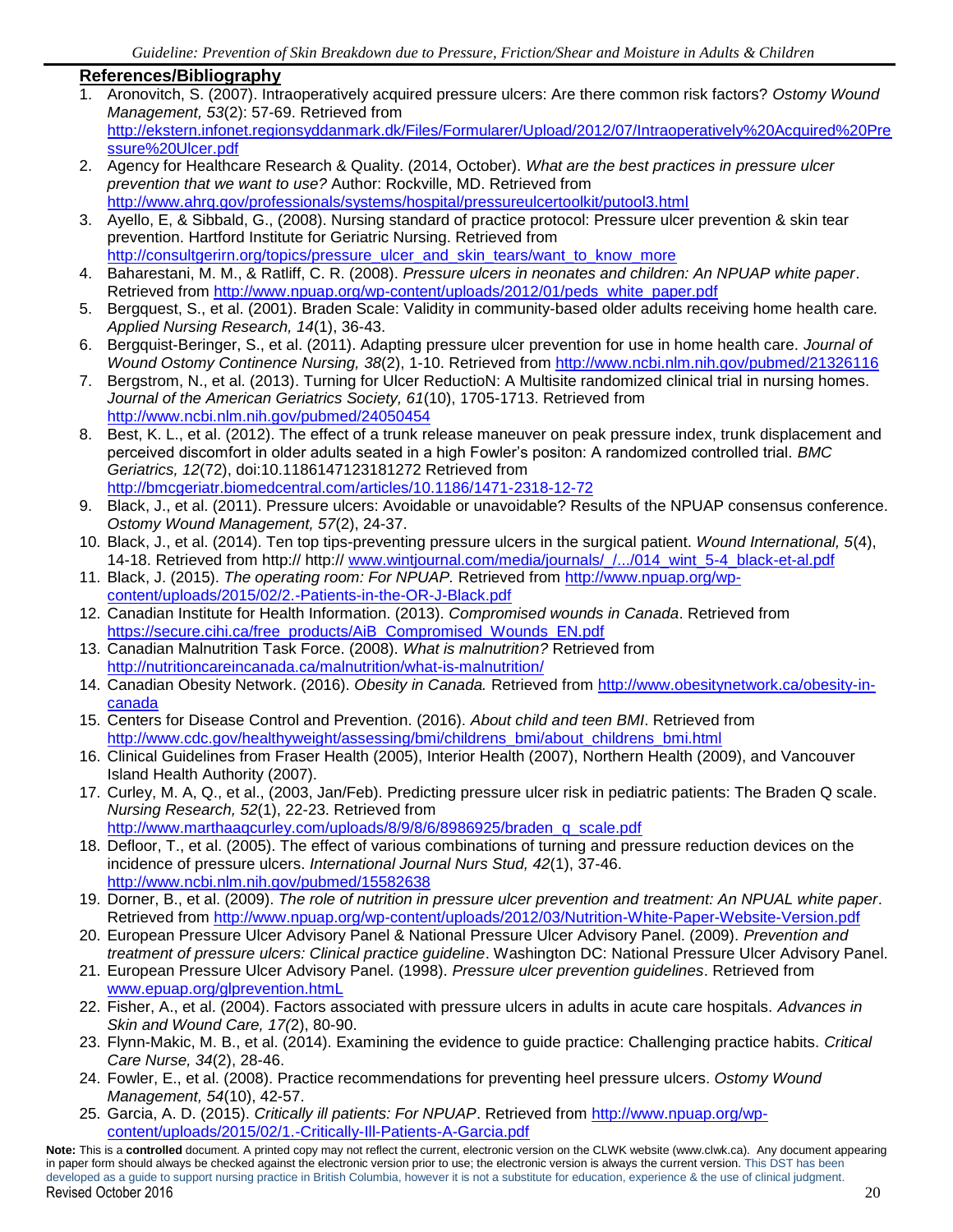- 26. Giesbrecht, E., et al. (2011). Measuring the effect of incremental angles in wheelchair tilt on interface pressure among individuals with spinal cord injury. *Spinal Cord, 49,* 827-831.
- 27. Gray, M., & Bartos, S. (2013). *Incontinence associated dermatitis in the acute care setting*. Retrieved from <http://sageproducts.com/wp-content/uploads/2015/08/22042.pdf>
- 28. Gray, M., et al. (2016). Incontinence-associated dermatitis: Progress, promises, and ongoing challenges. *JWOCN, 43*(2), 188-192. doi: 10.1097/WON.0000000000000217
- 29. Haugen, V., et al. (2011) Decreasing pressure ulcer risk during hospital procedures. A rapid process improvement workshop. *Journal of Wound Ostomy Continence Nursing, 38*(2), 1-5.
- 30. Health Canada. (2003). *Health risk classification according to body mass index (BMI).* Retrieved from [http://www.hc-sc.gc.ca/fn-an/nutrition/weights-poids/guide-ld-adult/cg\\_quick\\_ref-ldc\\_rapide\\_ref-table4-eng.php](http://www.hc-sc.gc.ca/fn-an/nutrition/weights-poids/guide-ld-adult/cg_quick_ref-ldc_rapide_ref-table4-eng.php)
- 31. Houghton, P., & Campbell K. E. (2013). Canadian best practice guidelines for the prevention and management of pressure ulcers in people with spinal cord injury: A resource handbook for clinicians. Retrieved from [http://onf.org/system/attachments/168/original/Pressure\\_Ulcers\\_Best\\_Practice\\_Guideline\\_Final\\_web4.pdf](http://onf.org/system/attachments/168/original/Pressure_Ulcers_Best_Practice_Guideline_Final_web4.pdf)
- 32. Institute for Clinical Systems Improvement. (2007). *Skin safety protocol: Risk assessment and prevention of pressure ulcers*. London: ICSI. Retrieved from [https://www.icsi.org/\\_asset/6t7kxy/PressureUlcer.pdf](https://www.icsi.org/_asset/6t7kxy/PressureUlcer.pdf)
- 33. Institute for Health Improvement. (2011). *How-to guide: Prevent pressure ulcers*. Retrieved from <http://www.ihi.org/resources/Pages/Tools/HowtoGuidePreventPressureUlcers.aspx>
- 34. International Review. *Pressure ulcer prevention: Pressure, shear, friction and microclimate in context. A consensus document*. London: *Wounds International*, 2010. Retrieved from [http://www.woundsinternational.com/media/issues/300/files/content\\_8925.pdf](http://www.woundsinternational.com/media/issues/300/files/content_8925.pdf)
- 35. Junkin, J., et al. (2009). Are pressure redistribution surfaces or heel protection devices effective for preventing heel pressure ulcers? *Journal of Wound Ostomy Continence Nursing*, *36*(6), 602-608. Retrieved from <http://www.ncbi.nlm.nih.gov/pubmed/19920740>
- 36. Krapfl, J., et al. (2008). Does regular repositioning prevent pressure ulcers? *Journal of Wound Ostomy Continence Nursing*, *35*(6), 571-577. Retrieved from<http://www.nursingcenter.com/static?pageid=847907>
- 37. Keast, D., et al. (2006). Best practice recommendations for the prevention and treatment of pressure ulcers: Update 2006. *Wound Care Canada, 4*(1), 31-43. Retrieved from [http://cawc.net/images/uploads/wcc/4-1-vol4no1-](http://cawc.net/images/uploads/wcc/4-1-vol4no1-BP-PU.pdf) [BP-PU.pdf](http://cawc.net/images/uploads/wcc/4-1-vol4no1-BP-PU.pdf)
- 38. Kennedy-Evans, K. L. (2015). *Bariatric (obese) individuals: For NPUAP*. Retrieved from [http://www.npuap.org/wp](http://www.npuap.org/wp-content/uploads/2015/02/3.-Bariatric-Patients-K-Kennedy-Evans.pdf)[content/uploads/2015/02/3.-Bariatric-Patients-K-Kennedy-Evans.pdf](http://www.npuap.org/wp-content/uploads/2015/02/3.-Bariatric-Patients-K-Kennedy-Evans.pdf)
- 39. Langemo, D. (2014). *Heel pressure ulcers: 2014 international pressure ulcer prevention and treatment guidelines*. Retrieved from [http://www.npuap.org/wp-content/uploads/2015/02/4.-Preventing-Treating-Heel-Ulcers-D-](http://www.npuap.org/wp-content/uploads/2015/02/4.-Preventing-Treating-Heel-Ulcers-D-Langemo.pdf)[Langemo.pdf](http://www.npuap.org/wp-content/uploads/2015/02/4.-Preventing-Treating-Heel-Ulcers-D-Langemo.pdf)
- 40. Litchford, M. D. (2015). *Malnourished patients: New & revised recommendations (NPUAP*). Retrieved from <http://www.npuap.org/wp-content/uploads/2015/02/4.-Malnursihed-Patients-M-Litchford.pdf>
- 41. Lyder, C. H & Ayello, E. A. (2008). Chapter 12: Pressure ulcers: A patient safety issue. Retrieved from <http://www.ncbi.nlm.nih.gov/books/NBK2650/>
- 42. Magnan, M., et al. (2009). Braden Scale risk assessments and pressure ulcer prevention planning: What is the connection? *Journal of Wound Ostomy Continence Nursing*, *36*(6), 622-634. Retrieved from <http://www.ncbi.nlm.nih.gov/pubmed/19920743>
- 43. McInnes, E., et al. (updated May 12, 2009). Support surfaces for pressure ulcer prevention. [Cochrane Review]. In *Cochrane Database of Systematic Reviews*, 2009. Retrieved from [www.cochrane.org/reviews/en/ab001735.htmL](http://www.cochrane.org/reviews/en/ab001735.html)
- 44. McInnes, E., et al. (2015). *Can pressure ulcers be prevented by using different support surfaces?* [Cochrane Review). Retrieved from [http://www.cochrane.org/CD001735/WOUNDS\\_can-pressure-ulcers-be-prevented-using](http://www.cochrane.org/CD001735/WOUNDS_can-pressure-ulcers-be-prevented-using-different-support-surfaces)[different-support-surfaces](http://www.cochrane.org/CD001735/WOUNDS_can-pressure-ulcers-be-prevented-using-different-support-surfaces)
- 45. McGraw-Hill Concise Dictionary of Modern Medicine. (2002). Author.
- 46. McLane, K. M. et al. (2004). The 2003 National Pediatric Pressure Ulcer and Skin Breakdown prevalence survey. *Journal of Wound Ostomy Continence, 31,*168-178. Retrieved from <http://www.ncbi.nlm.nih.gov/pubmed/15851858>
- 47. Manzano, F., et al. (2014). Comparison of two repositioning schedules for the prevention of pressure ulcers in patients on mechanical ventilation and alternating pressure air mattresses. *Intensive Care Medicine*, *40,* 1679- 1687. Retrieved from<http://www.ncbi.nlm.nih.gov/pubmed/25189288>
- 48. Medscape. (1994-2016). *Autonomic dysreflexia in spinal cord injury*. Retrieved from <http://emedicine.medscape.com/article/322809-overview>
- 49. Merriam-Webster Dictionary. (2016). *Medical definition knee gatch (bed)*. Retrieved from [http://www.merriam](http://www.merriam-webster.com/medical/gatch%20bed)[webster.com/medical/gatch%20bed](http://www.merriam-webster.com/medical/gatch%20bed)
- 50. Minnesota Hospital Association. (2010). Preventing pressure ulcers: New lessons from Minnesota. *OR Manager, 26*(4), 10-14. Retrieved from <http://www.ormanager.com/wp-content/uploads/2010/12/April-2010.pdf>

**Note:** This is a **controlled** document. A printed copy may not reflect the current, electronic version on the CLWK website (www.clwk.ca). Any document appearing in paper form should always be checked against the electronic version prior to use; the electronic version is always the current version. This DST has been developed as a guide to support nursing practice in British Columbia, however it is not a substitute for education, experience & the use of clinical judgment. Revised October 2016 21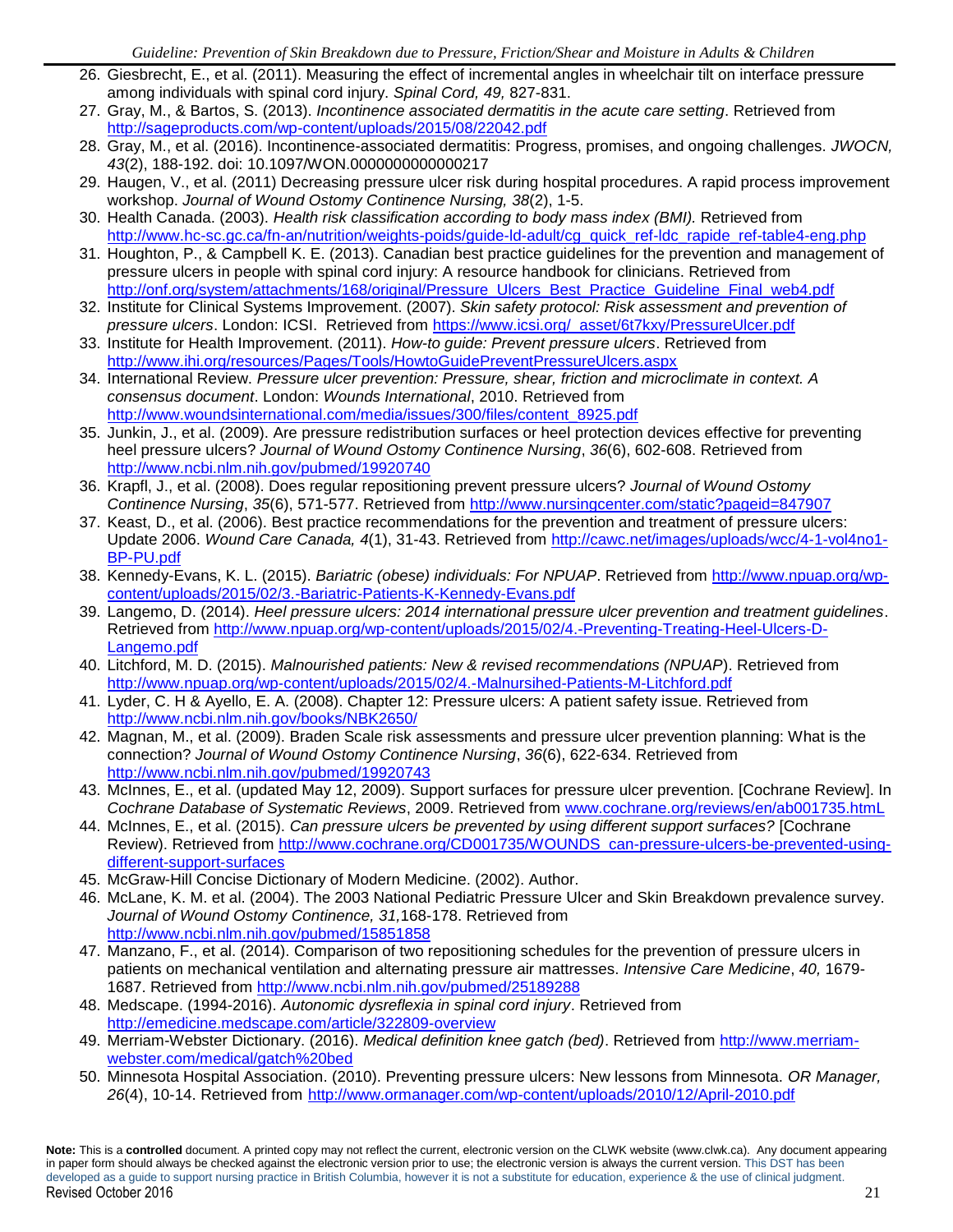- 51. Moore, Z., et al. (updated 2014). Risk assessment tools for the prevention of pressure sores. [Cochrane Review]. In *Cochrane Database of Systematic Reviews*, 2014. Retrieved from [www.cochrane.org/reviews/en/ab006471.htmL](http://www.cochrane.org/reviews/en/ab006471.html)
- 52. Moore, Z., et al. (2015). Repositioning for treating pressure ulcers. [Cochrane Review]. In *Cochrane Database of Systematic Reviews*, 2015. Retrieved from <http://onlinelibrary.wiley.com/doi/10.1002/14651858.CD006898.pub4/epdf>
- 53. Moore, Z., et al. (2009). A randomized controlled clinical trial of repositioning, using a 30° tilt, for the prevention of pressure ulcers. *Journal of Clinical Nursing, 20,* 2633-2644.
- 54. Moore, Z., et al. (2013). The economic analysis of repositioning for the prevention of pressure ulcers. *Journal of Clinical Nursing*, 22, 2354-2360. Retrieved from http://ewma.org/fileadmin/user\_upload/EWMA/pdf/conference\_abstracts/2010/Oral/EWMA2010\_O%20136.pdf
- 55. National Heart, Lung, and Blood Institute. (2016). *Calculate your body mass index*. Retrieved from [http://www.nhlbi.nih.gov/health/educational/lose\\_wt/BMI/bmicalc.htm](http://www.nhlbi.nih.gov/health/educational/lose_wt/BMI/bmicalc.htm)
- 56. National Institute for Health and Care Excellence. (2014, April). *Pressure ulcers: Prevention and management*. Retrieved from<http://www.nice.org.uk/guidance/cg179/chapter/1-recommendations>
- 57. National Pressure Ulcer Advisory Panel. Support surfaces standards initiative. (2007). *Terms and definitions related to support surfaces.* Retrieved from [http://www.npuap.org/wp](http://www.npuap.org/wp-content/uploads/2012/03/NPUAP_S3I_TD.pdf)[content/uploads/2012/03/NPUAP\\_S3I\\_TD.pdf](http://www.npuap.org/wp-content/uploads/2012/03/NPUAP_S3I_TD.pdf)
- 58. National Pressure Ulcer Advisory Panel. (2008, August). *Mucosal pressure ulcers an NPUAP position statement*. Retrieved from [www.npuap.org](http://www.npuap.org/)
- 59. National Pressure Ulcer Advisory Panel. (2008, August). *Mucosal pressure ulcers: An NPUAP Position Statement*. Retrieved from [http://www.npuap.org/wp](http://www.npuap.org/wp-content/uploads/2012/01/Mucosal_Pressure_Ulcer_Position_Statement_final.pdf)[content/uploads/2012/01/Mucosal\\_Pressure\\_Ulcer\\_Position\\_Statement\\_final.pdf](http://www.npuap.org/wp-content/uploads/2012/01/Mucosal_Pressure_Ulcer_Position_Statement_final.pdf)
- 60. National Pressure Ulcer Advisory Panel. (2014, October). *Prevention and treatment of pressure ulcers: Quick reference guide*. Retrieved from [http://www.npuap.org/resources/educational-and-clinical-resources/prevention](http://www.npuap.org/resources/educational-and-clinical-resources/prevention-and-treatment-of-pressure-ulcers-clinical-practice-guideline/)[and-treatment-of-pressure-ulcers-clinical-practice-guideline/](http://www.npuap.org/resources/educational-and-clinical-resources/prevention-and-treatment-of-pressure-ulcers-clinical-practice-guideline/)
- 61. National Pressure Ulcer Advisory Panel, European Pressure Ulcer Advisory Panel, and Pan Pacific Pressure Injury Alliance. (2014). *Prevention and treatment of pressure ulcers: Clinical practice guidelines* (2<sup>nd</sup> ed.). Cambridge Media: Authors: pp. 1-308.
- 62. National Pressure Ulcer Advisory Panel. (2015, Feb). *Preventative skin care*. Retrieved from <http://www.npuap.org/wp-content/uploads/2015/02/2.-Preventive-Skin-Care-M-Goldberg.pdf>
- 63. National Pressure Ulcer Advisory Panel. (2015, June). *Hand check method: Is it an effective method to monitor bottoming out*? An NPUAP Position Statement. Retrieved from [http://www.npuap.org/wp](http://www.npuap.org/wp-content/uploads/2012/01/Hand-Check-Position-Statement-June-2015.pdf)[content/uploads/2012/01/Hand-Check-Position-Statement-June-2015.pdf](http://www.npuap.org/wp-content/uploads/2012/01/Hand-Check-Position-Statement-June-2015.pdf)
- 64. National Pressure Ulcer Advisory Panel. (2016, April). *NPUAP Pressure injury stages*. Retrieved from <http://www.npuap.org/resources/educational-and-clinical-resources/npuap-pressure-injury-stages/>
- 65. National Pressure Ulcer Advisory Panel. (2016, April). *Pressure injury prevention points.* Retrieved from <http://www.npuap.org/wp-content/uploads/2016/04/Pressure-Injury-Prevention-Points-2016.pdf>
- 66. Operating Room Nurses Association of Canada. (2011). *Standards, guidelines and position statement for perioperative registered nursing practice* (10th ed.). Retrieved from<https://www.ornac.ca/en/standards>
- 67. Pancorbo-Hidalgo, P., et al. (2006). Risk assessment scales for pressure ulcer prevention: A systematic review. *Journal of Advanced Nursing*, *54*(1), 94-110.
- 68. Pieper, B et al., (2009). Pressure ulcer pain: A systematic literature review and national pressure ulcer advisory panel white paper. *Ostomy Wound Management, 55*(2), 16-31. Retrieved from <http://www.ncbi.nlm.nih.gov/pubmed/19246782>
- 69. Poss, J., et al., (2010). Development of interRAI Pressure Ulcer Risk Scale (PURS) for use in long-term care and home care setting. *BioMed Central Geriatrics, 10*, 67-77. Retrieved from <http://www.ncbi.nlm.nih.gov/pmc/articles/PMC2955034/pdf/1471-2318-10-67.pdf>
- 70. Phillips, E., (2003).Evidence-based practice: Pressure ulcer management guidelines for spinal cord injury. *Topics in Spinal Cord Injury Rehabilitation, 9*(2), 16-19.
- 71. Posthauer, M. E., et al. (2015, April). The role of nutrition for pressure ulcer management: NUPAP, EPUAP, & Pan Pacific pressure injury alliance white paper. *Advances in Skin & Wound Care, 28*(4), 175-188.
- 72. Prevention Plus. (2016). *Braden scale for predicting pressure sore risk*. Retrieved from <http://www.bradenscale.com/>
- 73. Quigley, SM, Curley MAQ, (1996). Skin integrity in the pediatric population: Preventing and managing pressure ulcers. *J Soc Pediatric Nurses, 1,* 7-18.
- 74. Registered Nurses' Association of Ontario. (2011). *Best practice guideline: Risk assessment and prevention of pressure ulcers*. Toronto: Author. Retrieved from [http://rnao.ca/sites/rnao](http://rnao.ca/sites/rnao-ca/files/Risk_Assessment_and_Prevention_of_Pressure_Ulcers.pdf)ca/files/Risk Assessment and Prevention of Pressure Ulcers.pdf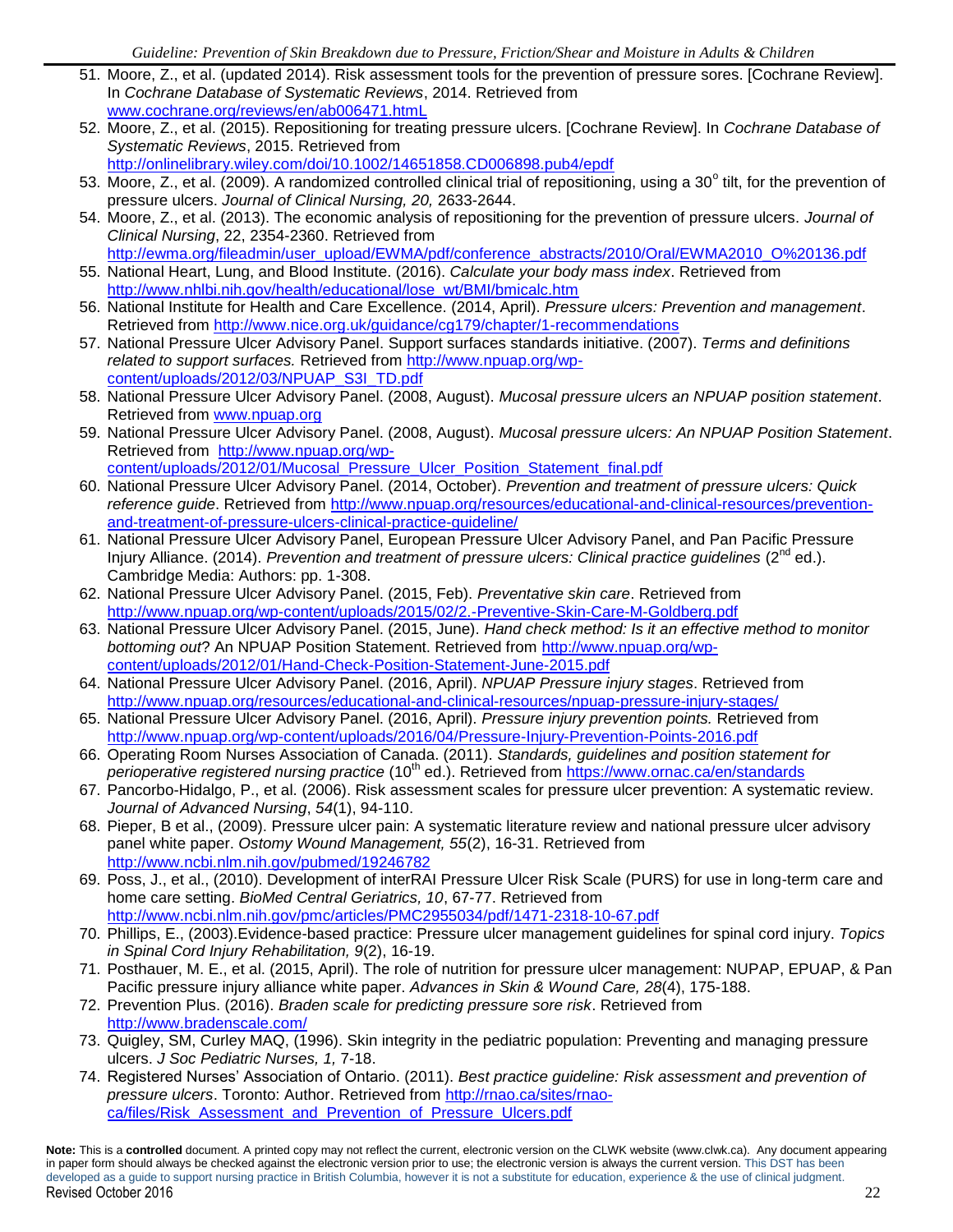- 75. Registered Nurses' Association of Ontario. (2007, Rev.). *Best practice guideline: Assessment & management of stage I-IV pressure ulcers.* Toronto: Author. Retrieved from [http://rnao.ca/sites/rnao](http://rnao.ca/sites/rnao-ca/files/Assessment__Management_of_Stage_I_to_IV_Pressure_Ulcers.pdf)[ca/files/Assessment\\_\\_Management\\_of\\_Stage\\_I\\_to\\_IV\\_Pressure\\_Ulcers.pdf](http://rnao.ca/sites/rnao-ca/files/Assessment__Management_of_Stage_I_to_IV_Pressure_Ulcers.pdf)
- 76. Rich, S., et al. (2011). Frequent manual repositioning and incidence of pressure ulcers among bed-bound elderly hip fracture patients. *Wound Repair and Regeneration, 19,* 10-18.
- 77. Rodriguez, M. (2011). *Pediatric pressure ulcers in the "darndest places*". Retrieved from [https://www.google.ca/?gfe\\_rd=cr&ei=ue\\_AVqT0JoKN8QfA7YjYCQ&gws\\_rd=ssl#q=pediatric+pressure+ulcers+n](https://www.google.ca/?gfe_rd=cr&ei=ue_AVqT0JoKN8QfA7YjYCQ&gws_rd=ssl#q=pediatric+pressure+ulcers+npuap+position+statement) [puap+position+statement](https://www.google.ca/?gfe_rd=cr&ei=ue_AVqT0JoKN8QfA7YjYCQ&gws_rd=ssl#q=pediatric+pressure+ulcers+npuap+position+statement)
- 78. Shaw, L. F., et al., (2014). Incidence and predicted risk factors of pressure ulcers in surgical patients: Experience at a medical center in Taipei, Taiwan. *BioMed Research International, 416896*, 1-9. Retrieved from <http://www.hindawi.com/journals/bmri/2014/416896/>
- 79. Sibbald, G., et al. (2013). *A practical approach to the prevention and management of intertrigo, or moistureassociated skin damage, due to perspiration: Expert consensus on best practice*. Retrieved from <http://www.woundcarecanada.ca/wp-content/uploads/WCCv11n2SUPPLEMENT-Intertrigonc.pdf>
- 80. Sibbald, G., et al. (2009). *SCALE Skin changes at life's end: Final consensus statement.* Retrieved from <http://www.epuap.org/wp-content/uploads/2012/07/SCALE-Final-Version-2009.pdf>
- 81. Society of Critical Care Medicine (SCCM) and American Society for Parenteral and Enteral Nutrition (A.S.P.E.N). (2009). Guidelines for the provision and assessment of nutrition support therapy in the adult critically ill patient. *JPEN J Parenteral Enteral Nutrition*, 33, 277. Retrieved from [http://pen.sagepub.com](http://pen.sagepub.com/)
- 82. Sonenblum, S., et al. (2011). The impact of tilting on blood flow and localized tissue loading. *Journal of Tissue Viability, 20,* 3-13.
- 83. Tenebaum, S., et al. (2013). Effects of foot posture and heel padding devices on soft tissue deformation under the heel in supine position in males: MRI studies. *JRRD, 50*(8), 1149-1156.
- 84. Therattil, P. J., et al. (2013). Sacral pressure ulcer. *Journal of Plastic Surgery, 13*. Retrieved online <http://www.ncbi.nlm.nih.gov/pmc/articles/PMC3558853/>
- 85. Vanderwee, K., et al. (2007). Effectiveness of turning with unequal time intervals on the incidence or pressure sore lesions. *Journal of Advanced Nursing, 57*(1), 59-68.
- 86. Voepel-Lewis, T., et al. (2010). Reliability and validity of the face, legs, activity, cry, consolability behavioral tool in assessing acute pain in critically ill patients. *American Journal of Critical Care, 19*(1), 55-61. doi: 10.4037/ajxx2010624
- 87. Walsh, J., et al. (2007). Evaluation of a protocol for prevention of facility-acquired heel pressure ulcers. *Journal of Wound Ostomy Continence Nursing, 34*(2), 178-183
- 88. Warner-Maron, I. (2015). The risk of risk assessment: Pressure ulcer assessment and the Braden Scale. *Annals of Long-Term Care, 23*(5). Retrieved online [http://www.annalsoflongtermcare.com/article/risk-risk-assessment](http://www.annalsoflongtermcare.com/article/risk-risk-assessment-pressure-ulcer-assessment-and-braden-scale)[pressure-ulcer-assessment-and-braden-scale](http://www.annalsoflongtermcare.com/article/risk-risk-assessment-pressure-ulcer-assessment-and-braden-scale)
- 89. Wong, V., et al. (2003). Physiology and prevention of heel ulcers: The state of science. *Journal of Wound Ostomy Continence Nursing, 30*(4), 191-198.
- 90. Woodbury, M, & Houghton, P., (2004). Prevalence of pressure ulcers in Canadian healthcare settings. *Ostomy Wound Management*. *50*(10), 490-494. Retrieved from [http://cawc.net/images/uploads/resources/Woodbury\(2\).pdf](http://cawc.net/images/uploads/resources/Woodbury(2).pdf)
- 91. Wound Ostomy Continence Nursing. (2013). *A quick reference guide for managing fecal incontinence.* Retrieved from [http://c.ymcdn.com/sites/www.wocn.org/resource/collection/6D79B935-1AA0-4791-886F-](http://c.ymcdn.com/sites/www.wocn.org/resource/collection/6D79B935-1AA0-4791-886F-E361D29F152D/A_Quick_Reference_Guide_for_Managing_Fecal_Incontinence_(2013).pdf)[E361D29F152D/A\\_Quick\\_Reference\\_Guide\\_for\\_Managing\\_Fecal\\_Incontinence\\_\(2013\).pdf](http://c.ymcdn.com/sites/www.wocn.org/resource/collection/6D79B935-1AA0-4791-886F-E361D29F152D/A_Quick_Reference_Guide_for_Managing_Fecal_Incontinence_(2013).pdf)
- 92. Wounds International. (2012, November). *Best practice statement: Care of the older person's skin* (2<sup>nd</sup> ed.). Retrieved from [http://www.woundsinternational.com/media/issues/622/files/content\\_10608.pdf](http://www.woundsinternational.com/media/issues/622/files/content_10608.pdf)
- 93. Wounds International. (2015). *Incontinence-associated dermatitis: Moving prevention forward. Best Practice Principles*. Retrieved from [http://www.woundsinternational.com/media/other-resources/\\_/1154/files/iad\\_web.pdf](http://www.woundsinternational.com/media/other-resources/_/1154/files/iad_web.pdf)
- 94. Wright, L. M., & Leahey, M. (2013). *Nurses and families: A guide to family assessment and intervention*. (6<sup>th</sup> ed.). F. A. Davis.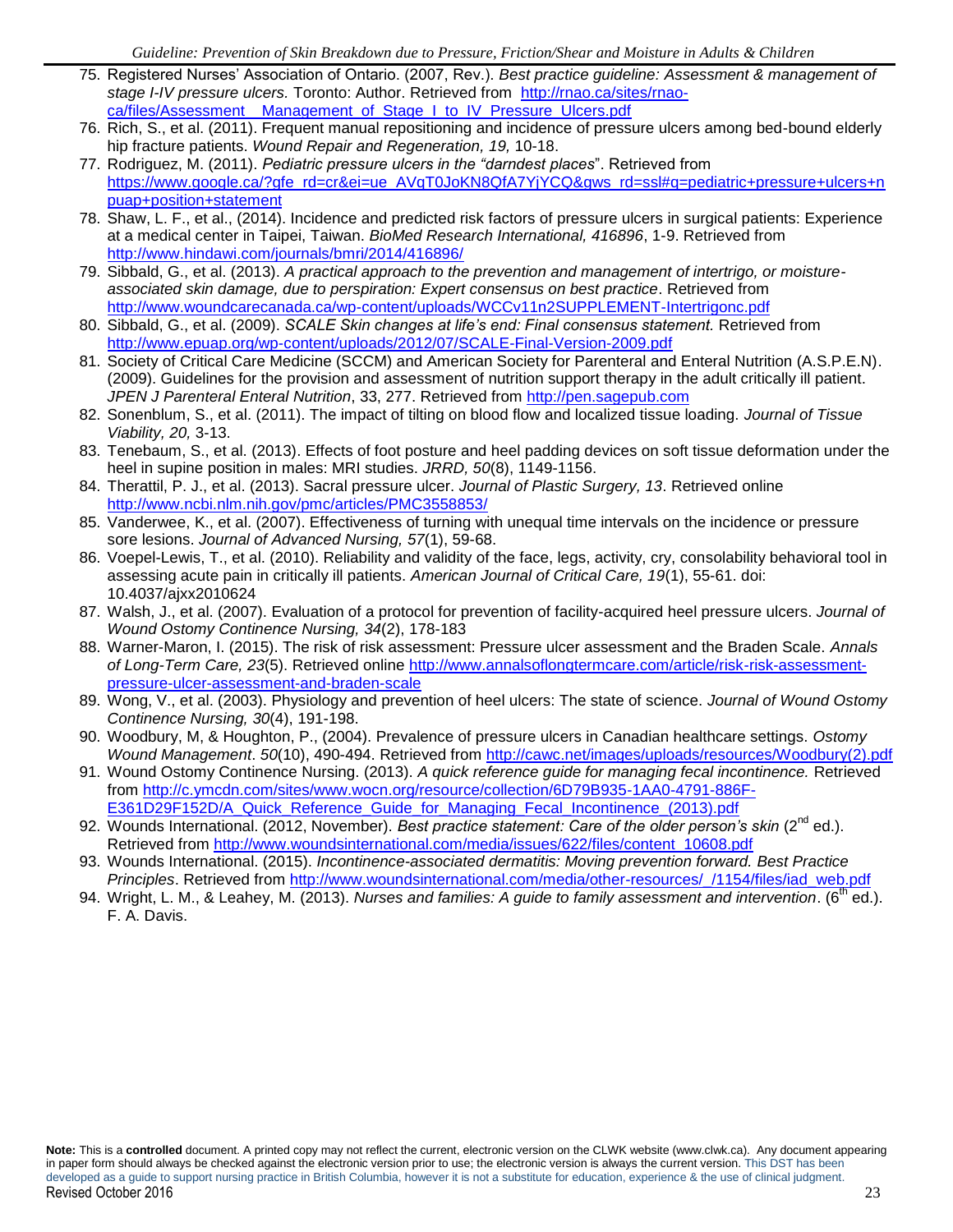# **Document Creation/Review**

This guideline is based on the best information available at the time of its Provincial First Read and relies on evidence, expert consensus and avoids opinion-based statements where possible.

| <b>Created By</b>       | British Columbia Provincial Nursing Skin & Wound Committee in Wound<br>Clinicians from across all Health Authorities. |  |  |
|-------------------------|-----------------------------------------------------------------------------------------------------------------------|--|--|
| <b>Publication Date</b> | January 2012                                                                                                          |  |  |
| <b>Revision Date(s)</b> | August 2014                                                                                                           |  |  |
| <b>Review Date (s)</b>  |                                                                                                                       |  |  |

| <b>Created By</b>       | British Columbia Provincial Interprofessional Skin & Wound Committee in<br>collaboration with Occupational Therapists, and Physiotherapists and Wound<br>Clinicians from across all Health Authorities. |  |  |
|-------------------------|---------------------------------------------------------------------------------------------------------------------------------------------------------------------------------------------------------|--|--|
| <b>Publication Date</b> |                                                                                                                                                                                                         |  |  |
| <b>Revision Date(s)</b> | October 2016                                                                                                                                                                                            |  |  |
| <b>Review Date (s)</b>  | October 2019                                                                                                                                                                                            |  |  |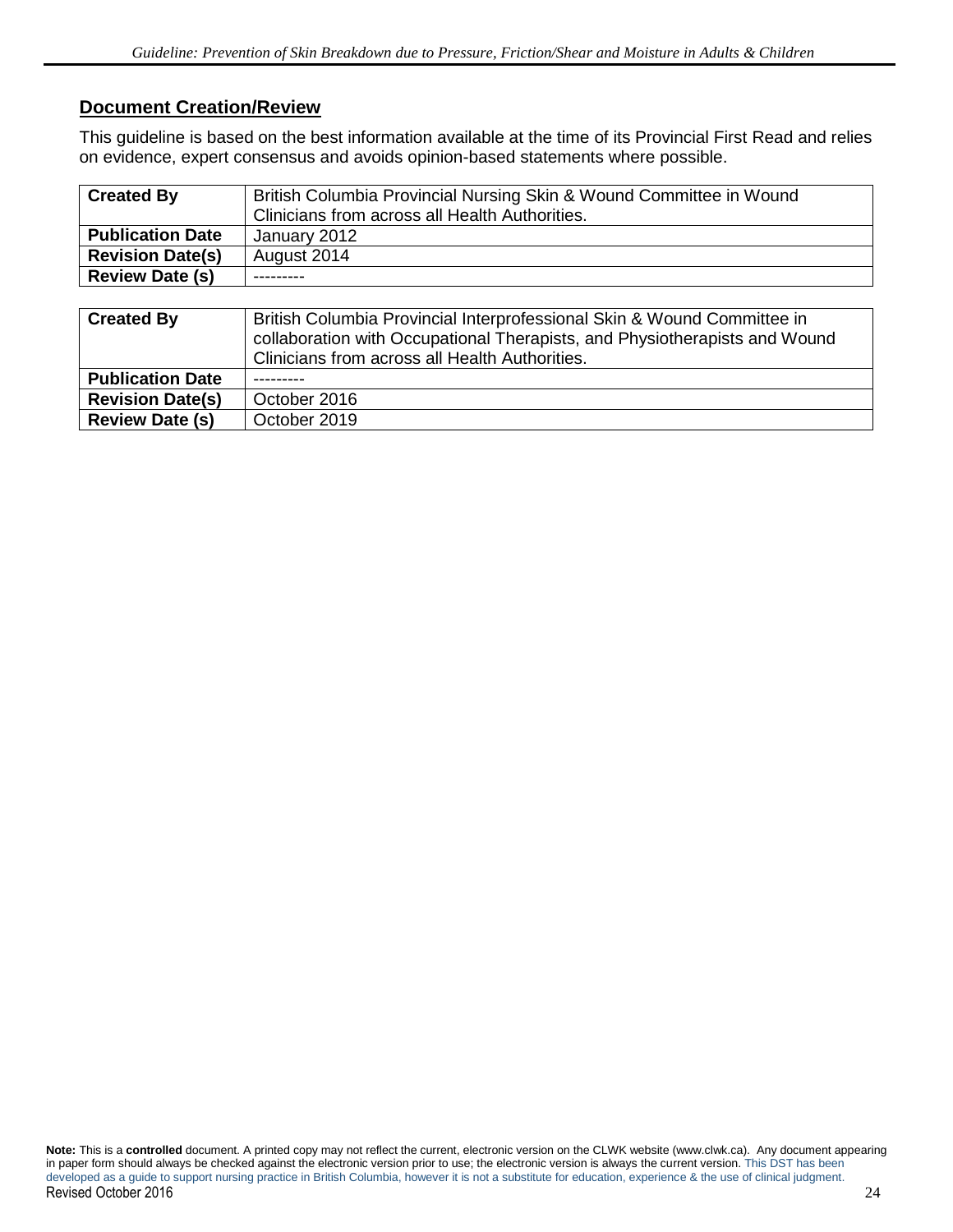Appendix A: Head-To-Toe Skin Assessment Body Chart This image may be use for educational purposes. HMP Communications permission granted May 2016

.



# **Assess all pressure points**

# **Assess the skin beneath any medical device (tubes, splints, etc)**

**&**

# **Any significant skin folds**